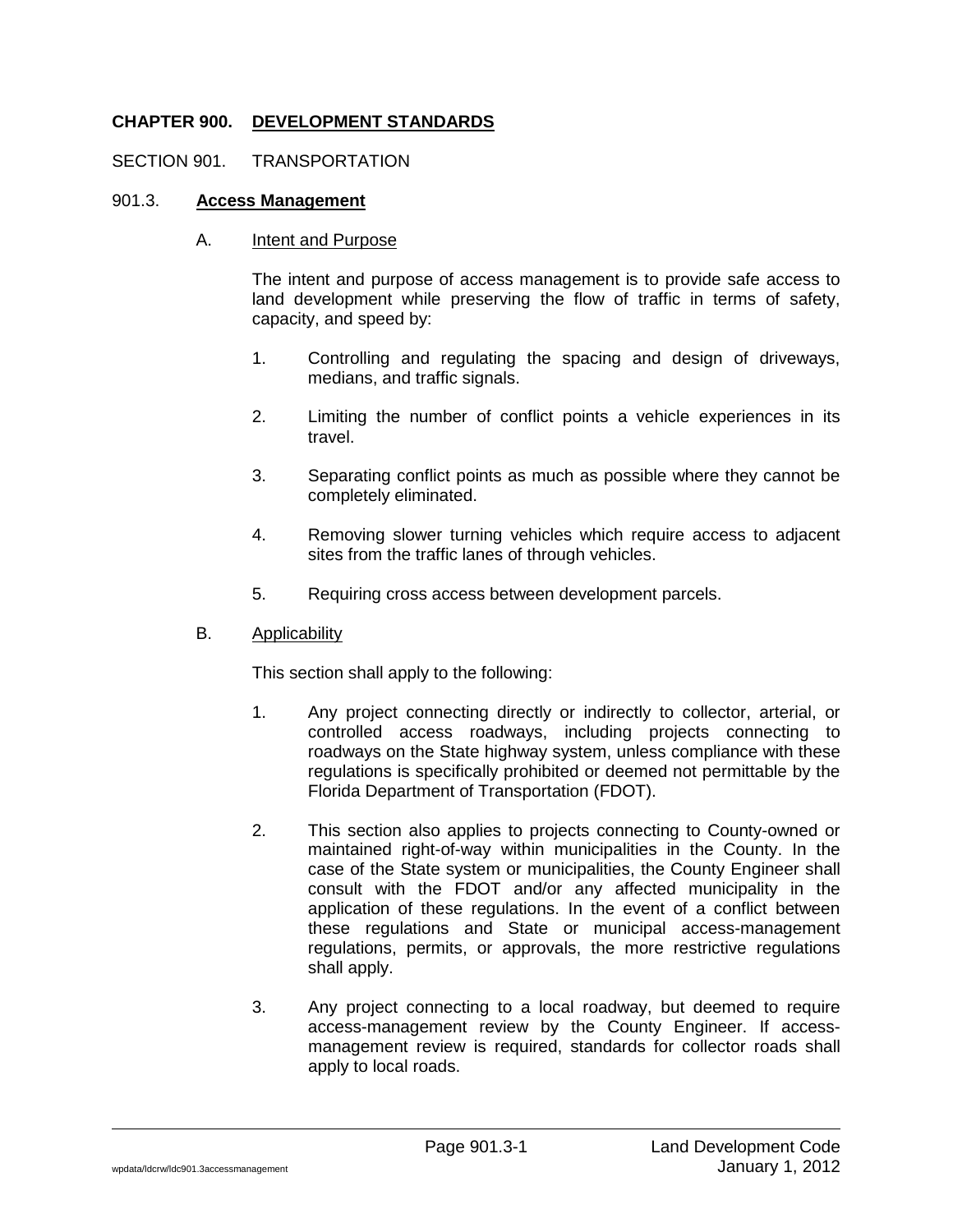- 4. This section shall apply to the following applications and substantial amendments of same filed on or after November 9, 2004:
	- a. Development of Regional Impact (DRI)
	- b. MPUD Master Planned Unit Development zoning
	- c. Preliminary site plans
	- d. Preliminary development plans
	- e. Right-of-Way Use Permits

In the event of any conflict between these regulations and any prior County approval(s) or permits for a project, these regulations shall govern; however, existing driveways that have been constructed as of November 9, 2004, shall be governed by this Code, Section 901.3.D.

#### C. Exemptions

This section shall not apply to the following:

- 1. Projects within any municipality in the County that connect only to roadways that are not owned or maintained by the County, unless such municipality enters into an Interlocal Agreement with the County providing for the application of these regulations within the municipality.
- 2. Government owned or leased property that contains fire stations or other emergency response vehicles.
- 3. Utility, government, or government contracted vehicles utilized to construct or maintain collector, arterial, controlled access, or local roadways.
- 4. Utility, government, or government-contracted vehicles utilized for construction or maintenance on utility or government-owned or leased property adjacent to collector, arterial, controlled access, and local roadways.

#### D. Nonconforming Access/Significant Change

Driveway connections constructed as of November 9, 2004, not conforming with the standards herein shall be designated as nonconforming and shall be brought into compliance when:

New or modified access connection permits are requested.

Substantial improvements are proposed to the nonconforming property that affect the existing driveway connection.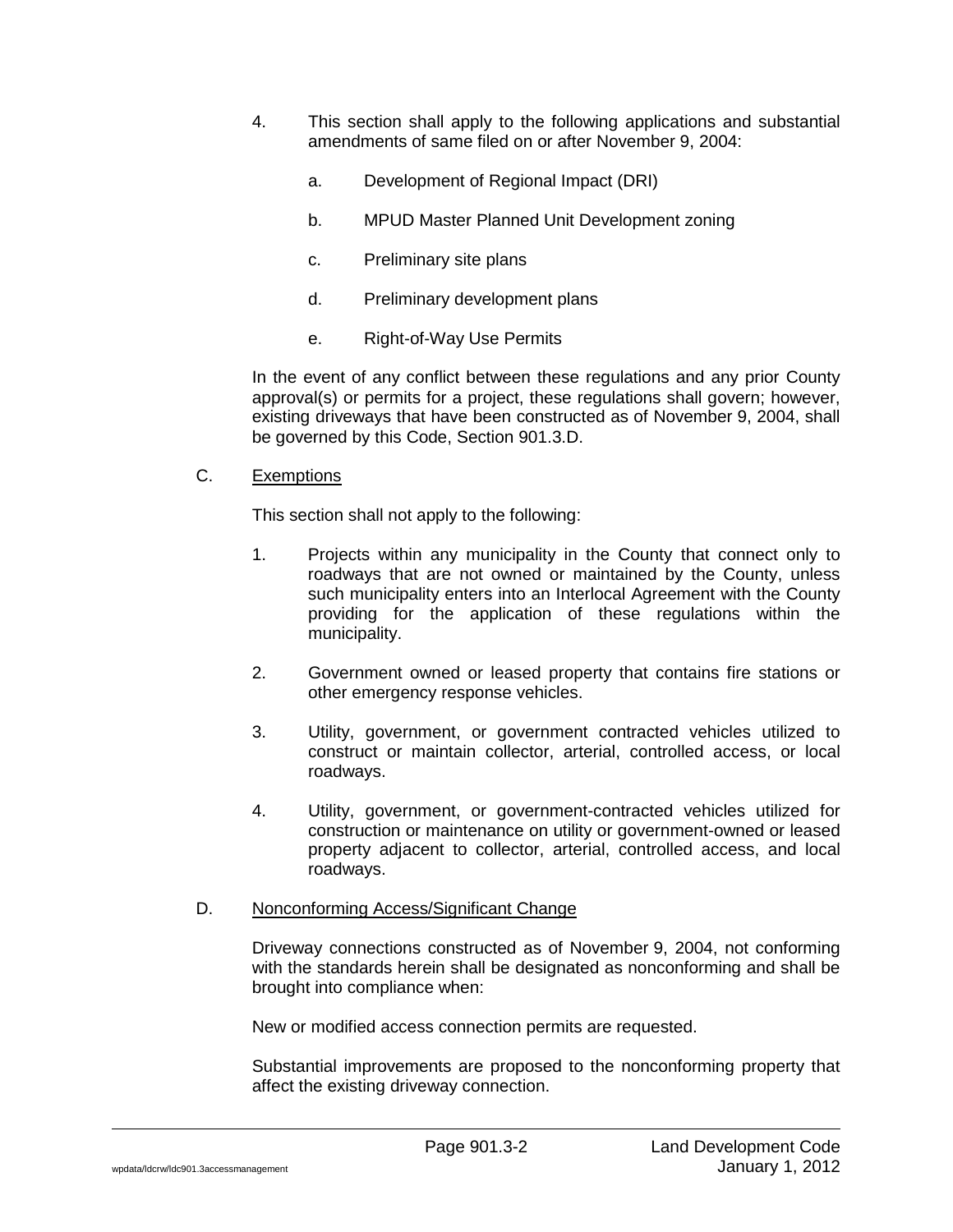There is a change in the use of the property, including land structures or facilities that results in (a) an increase in the trip generation of the property exceeding twenty-five (25) percent (either peak hour or daily), or exceeding 50 gross peak hour trips, AM or PM, whichever is higher, more than the existing use; or (b) an increase in truck traffic equal to or greater than ten (10) percent of the total gross trips generated by the site. Trip generation shall be determined in accordance with the *Institute of Transportation Engineers* (ITE) *Trip Generation Manual* (ITE Manual) trip rate, latest edition, or other trip rate as approved by the County Administrator or designee. When such additional traffic is projected, the County will review data to determine if modifications to an existing connection will be required.

If the principal activity on a property with nonconforming access features is discontinued for a consecutive period of 365 days.

When due to site specific conditions, such as limited sight distance, hightraveling speed (forty-five [45] mph or greater), or the presence of 10% or more heavy vehicles utilizing the access, a modification of access is required by the County Engineer to ensure public safety.

#### E. Access Management Analysis/Traffic Impact Study

All projects subject to this section shall complete the Access Connection Permit Application Form 901.3.A and complete any analysis required pursuant to Form 901.3.A. However, the County Engineer may require more detailed access-management information or a more detailed accessmanagement study where the County Engineer determines:

- 1. That the information on the Access Connection Permit Application Form 901.3.A is inadequate to determine compliance with these access-management regulations.
- 2. That the information or study is necessary to ensure the safety of the traveling public.
- 3. In the event a study is done, the following standards shall be followed:
	- a. The Level of Service standards for through movements on all Major County Road segments (facilities) shall be consistent with the standards in the County's latest adopted Comprehensive Plan.
	- b. The volume/capacity (v/c) ratio of turning movements on Major County Roads cannot exceed 1.2 for Trip-Reducing Projects or exempt uses and 1.0 for other nonexempt uses with a maximum delay of 120 seconds. Delays of up to 150 seconds are acceptable for turning movements with a v/c ratio less than 0.8. However, in all cases, the turn-lane length provided should be long enough to accommodate the forecasted demand.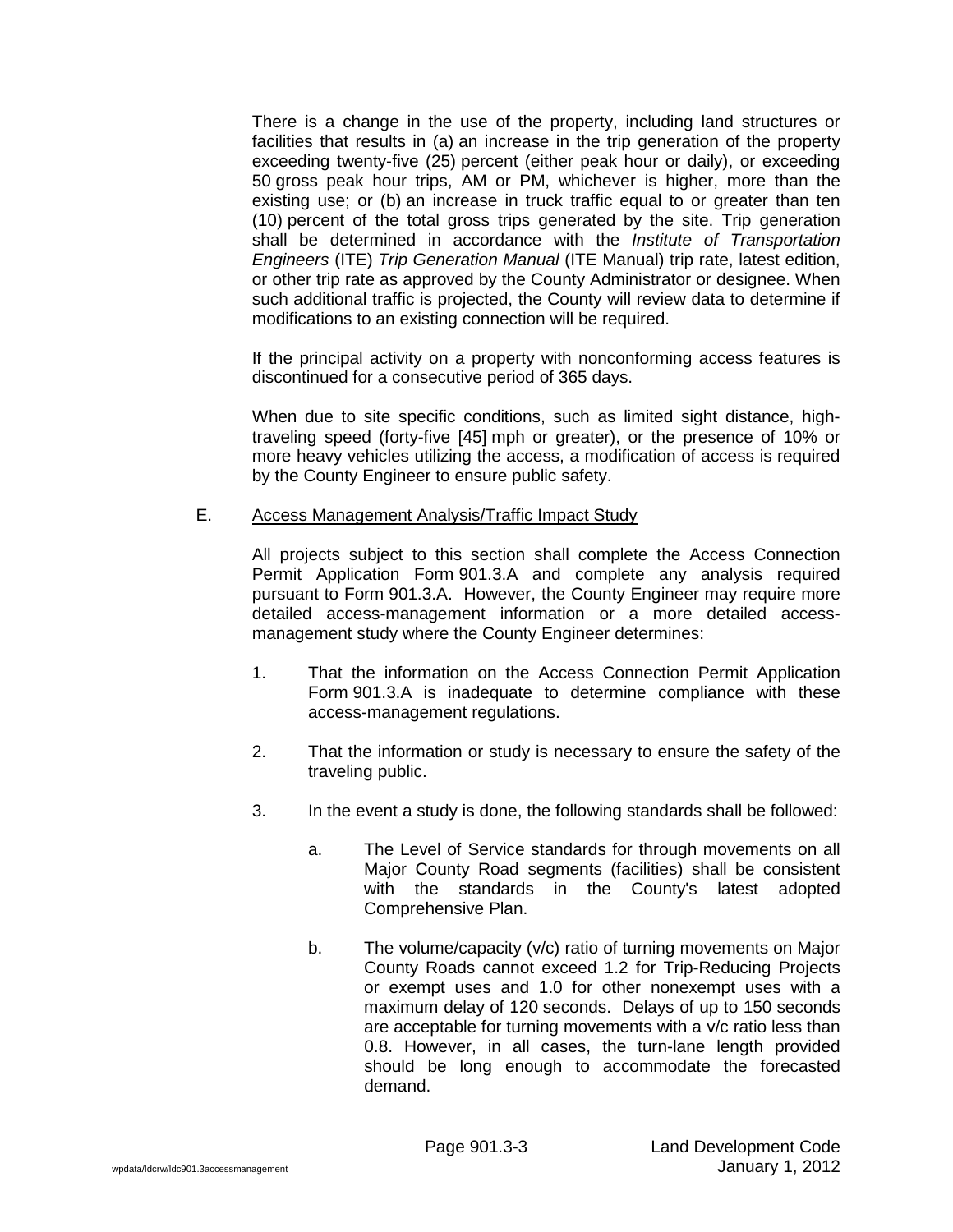c. For all access driveways and local street connections to Major County Roads, approach delays of up to 150 seconds will be acceptable.

Based on the information or study provided, the County Engineer may impose conditions on any access permit or project approval granted including, but not limited to, conditions requiring improvements, such as turn lanes.

#### F. Access Order

Every owner of property which abuts a road on the County road system has a right to reasonable access to the abutting County road system if no other access is provided, but does not have the right of unregulated access to such roadways.

The order of preference for providing access to collector, arterial, and controlled access roadways for all land uses shall be as follows:

- 1. Connections in accordance with corridor access-management plans where adopted and approved by the County or approved by the FDOT for roads on the State highway system.
- 2. Connections to existing or extended local public streets where such access will not create an operational or safety conflict with residential uses and accesses.
- 3. Access to collector roadways.
- 4. Access to arterial roadways.
- 5. Access to controlled-access roadways.
- G. Driveway Design Criteria

The access rights of an owner of property abutting County roads are subject to reasonable regulation to ensure the public's right and interest in a safe and efficient roadway system. For the purposes of determining whether an access is safe and efficient, Section 335.184(3)(a), Florida Statutes, and the FDOT *Driveway Manual*, latest edition, may be used. Property owners are encouraged to use joint access where available.

In addition, driveway design and construction shall be in substantial conformance with the standards outlined in the latest editions of the American Association of State Highway and Transportation Officials manuals, the FDOT *Roadway and Traffic Design Standards Manual*, and the FDOT *Manual on Uniform Minimum Standards* (Green Book).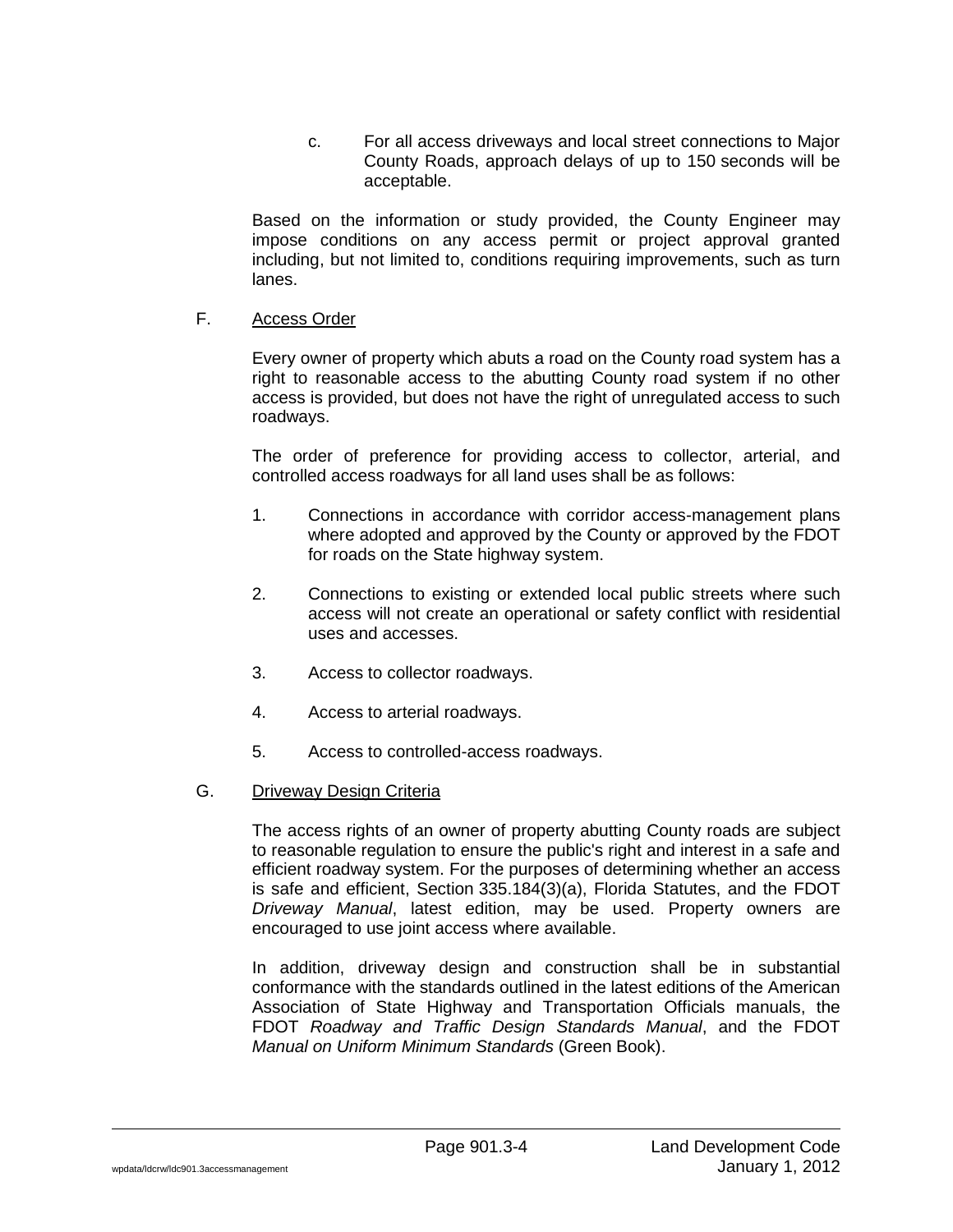#### H. Number and Spacing of Driveways

Every owner of property which abuts a road on the County road system has a right to reasonable access to the abutting County roadway system, but does not have the right of unregulated access to such roadways. No building shall be erected on a lot or parcel of land subject to this Code, nor shall any Building Permit be issued unless such lot or parcel abuts or has legal access to a street dedicated to and accepted by the Board of County Commissioners, is shown on a legally recorded subdivision plat, or such lot or parcel is authorized pursuant to this Code.

One (1) driveway shall be permitted for ingress/egress purposes to any project. For projects proposing more than one (1) two (2) way driveway based upon parcel size, projected trip generation of the site, amount of roadway frontage, and other design considerations, additional drives may be permitted if approved by the County Administrator or designee.

Notwithstanding the foregoing, the County Administrator or designee may require any project which is permitted one (1) or more driveway connections to provide cross access or a frontage/reverse-frontage road connecting such project to neighboring projects or properties in accordance with Section 901.3.M, and if such project later has reasonable access to a collector or arterial roadway through such cross access or frontage/reversefrontage road, the County Administrator or designee may terminate the permit(s) for the original driveway(s).

The County Administrator or designee may issue one (1) or more Temporary Access Permits for the project where the County Administrator or designee anticipates that a future access for a project will:

- 1. Be safer.
- 2. Create better traffic circulation.
- 3. Create less traffic conflicts.
- 4. Be more consistent with these access management regulations, but such future access is not feasible at the time such project is reviewed.

The issuance of any Temporary Access Permit pursuant to these regulations is not a vested right or property right and is subject to modification or termination by the County provided that each project maintains reasonable access.

All accesses shall be functional at the time of development impact. A functional access shall be defined as a constructed two (2) lane connection to a Type 1 street or a street functionally classified as Major County Roads. Unless otherwise approved at the time of preliminary plan approval, an emergency access is a constructed, single-lane connection to a Type 1 street or a street functionally classified as Major County Roads, which may be barricaded.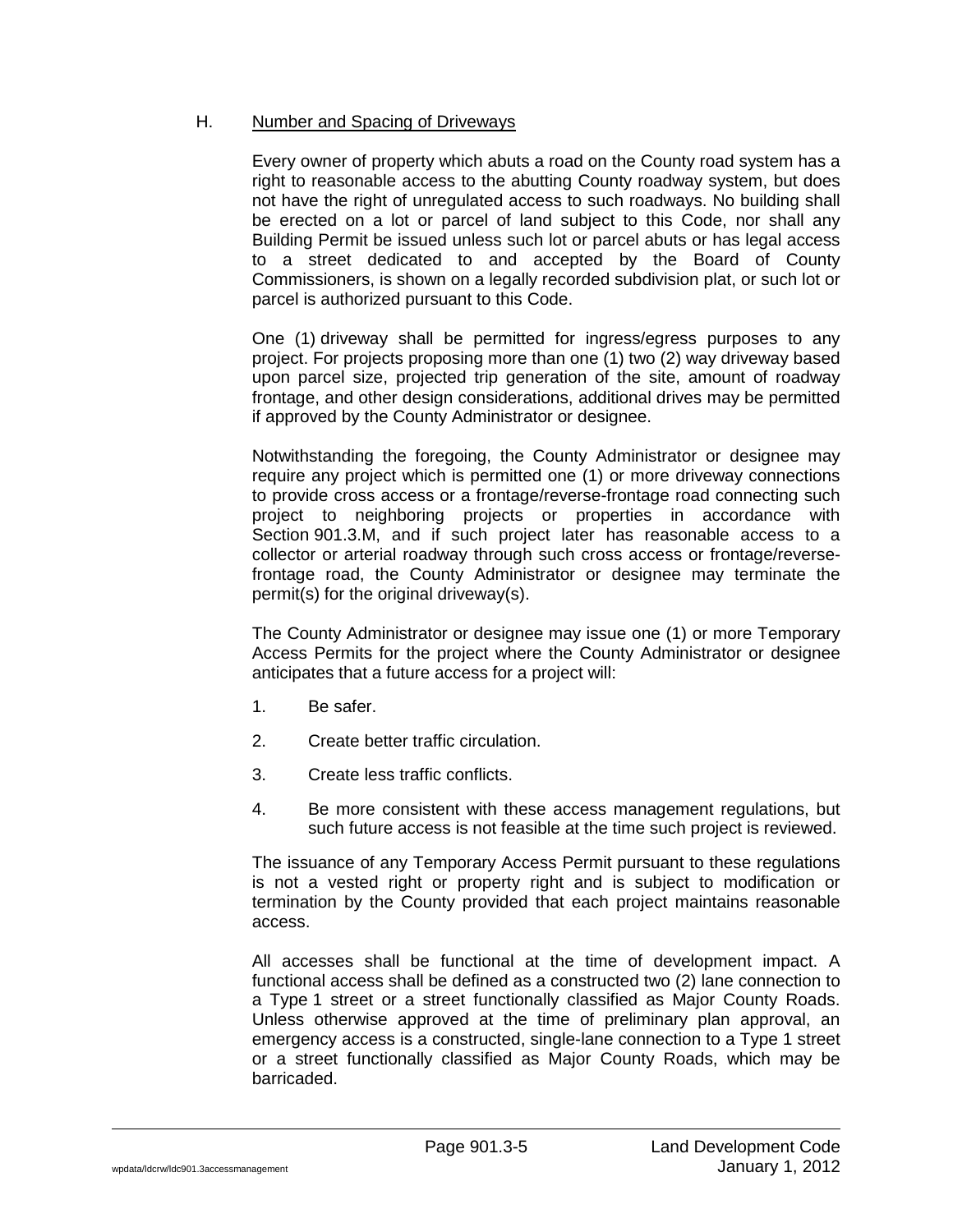The following access requirements are established:

| <b>Number of Dwelling Units</b> | <b>Developments in</b> |                        | <b>Developments in</b>  |                        |
|---------------------------------|------------------------|------------------------|-------------------------|------------------------|
| <b>Within Development</b>       | <b>Coastal Zones</b>   |                        | <b>Noncoastal Zones</b> |                        |
|                                 |                        | Functional   Emergency |                         | Functional   Emergency |
|                                 | Accesses               | Accesses               | Accesses                | Accesses               |
| $0 - 50$                        |                        |                        |                         |                        |
| 51-100                          |                        |                        |                         |                        |
| 101-200                         |                        |                        |                         |                        |
| 201-400                         |                        |                        |                         |                        |
| 401-600                         |                        |                        |                         |                        |
| 601 or greater                  |                        |                        |                         |                        |

**TABLE 901.3.A**

Where no feasible alternative exists in the opinion of the County Engineer or designee, an emergency access may be provided by adding a lane to any Type 1, 2, 3, or 4 street. Additional functional accesses shall be preferred in lieu of emergency accesses.

I. Access Control

The following general standards shall be used in evaluating proposed access connections to County and State arterials and collectors:

#### **TABLE 901.3.B**

#### **Facility Type Posted Speed Corner Clearance/ Connection Spacing (Min.) Median Opening Spacing (Min.) Signal Spacing Directional Full (Min.)** Arterial >45 660 1,320 2,640 2,640 ≤45 440 660 1,320 2,640 Collector | >45 | 440 | 660 | 1,320 | 1,320 ≤45 245 330 660 1,320

#### **Arterial/Collector Standards**

NOTE 1: Corner clearance and connection spacing are measured from the edge of the pavement on one (1) connection to the closest edge of the pavement of the neighboring roadway or connection.

NOTE 2: Distance between median openings and signals are measured from the center of the opening or intersection to the center of the adjacent opening or intersection.

NOTE 3: If access is on an FDOT controlled roadway then FDOT standards shall apply.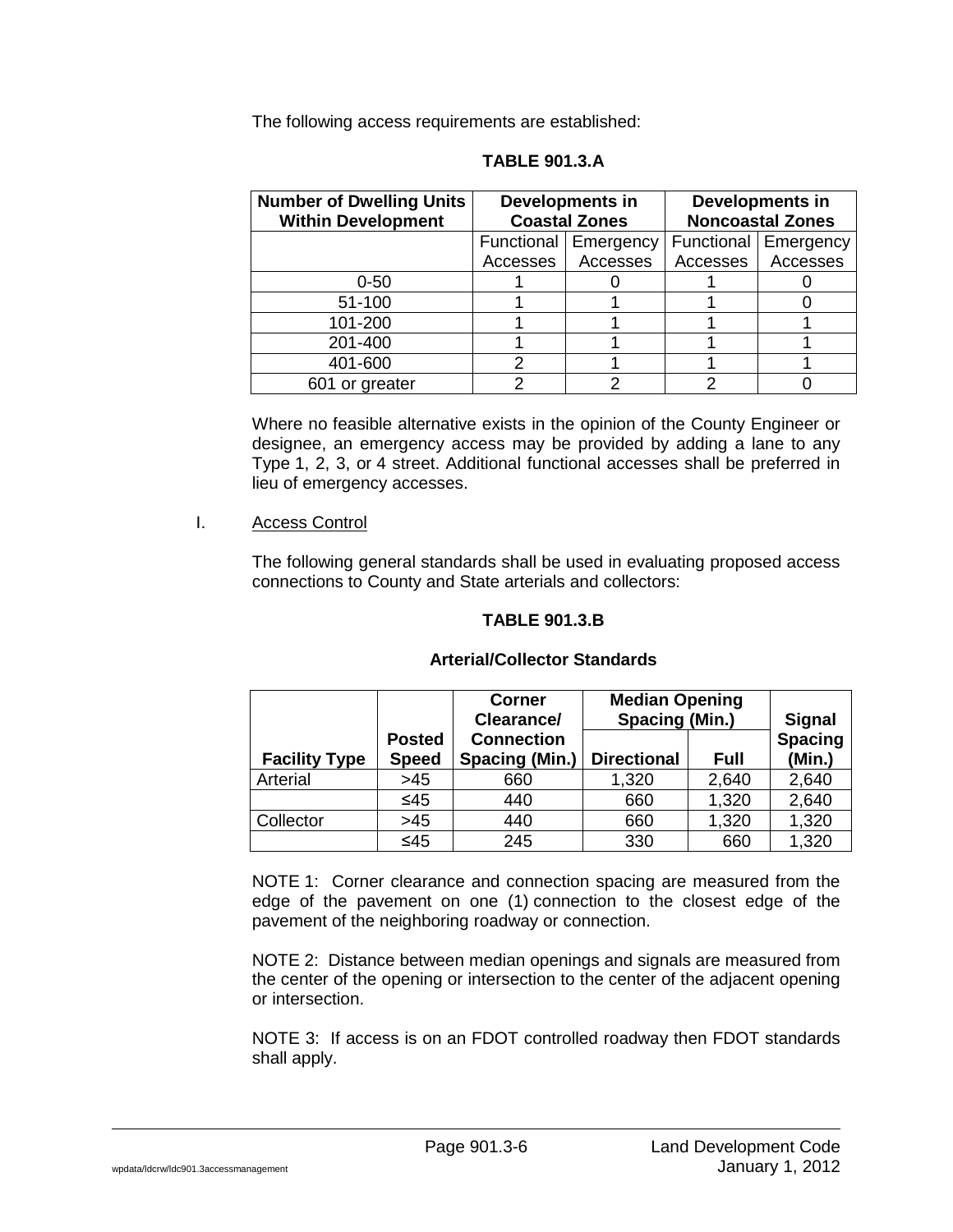#### J. Isolated Corner Properties

If, due to a property's size, the County Engineer finds that corner clearance standards cannot meet Table 901.3.A, and where cross access which meets or exceeds the minimum corner clearance standards cannot be obtained with a neighboring property or is not feasible in the opinion of the County Engineer, then the following minimum corner clearance measurements can be used to permit connections:

# **TABLE 901.3.C**

| <b>Median Type</b>         | <b>Position</b>        | <b>Access Allowed</b> | Minimum (Feet) |
|----------------------------|------------------------|-----------------------|----------------|
| <b>With Restrictive</b>    | Approaching            |                       |                |
| Median                     | Intersection           | Right-In/Out          | 115            |
|                            | Approaching            |                       |                |
|                            | Intersection           | Right-In Only         | 75             |
|                            | Departing Intersection | Right-In/Out          | 230            |
|                            | Departing Intersection | <b>Right-Out Only</b> | 100            |
| <b>Without Restrictive</b> | Approaching            |                       |                |
| Median                     | Intersection           | <b>Full Access</b>    | 230            |
|                            | Approaching            |                       |                |
|                            | Intersection           | Right-In Only         | 100            |
|                            | Departing Intersection | <b>Full Access</b>    | 230            |
|                            | Departing Intersection | <b>Right-Out Only</b> | 100            |

#### **Corner Clearance for Isolated Corner Properties**

NOTE 1: Corner clearance and connection spacing are measured from the edge of the pavement on one (1) connection to the closest edge of the pavement of the neighboring roadway or connection.

#### K. Throat Distances

The length of driveways or "throat length" shall be designed in accordance with the anticipated storage length for entering vehicles to prevent vehicles from backing into the flow of traffic on the public street or causing unsafe conflicts with on-site circulation.

| >200,000 GLA    | Minimum 100 feet |
|-----------------|------------------|
| <200,000 GLA    | 75-100 feet      |
| Other driveways | 40-75 feet       |

Up to ten (10) percent deviations from these requirements may be permitted for good cause upon approval by the County Engineer. Deviations greater than or equal to ten (10) percent require approval in accordance with this Code, Sections 901.3.T and 407.5.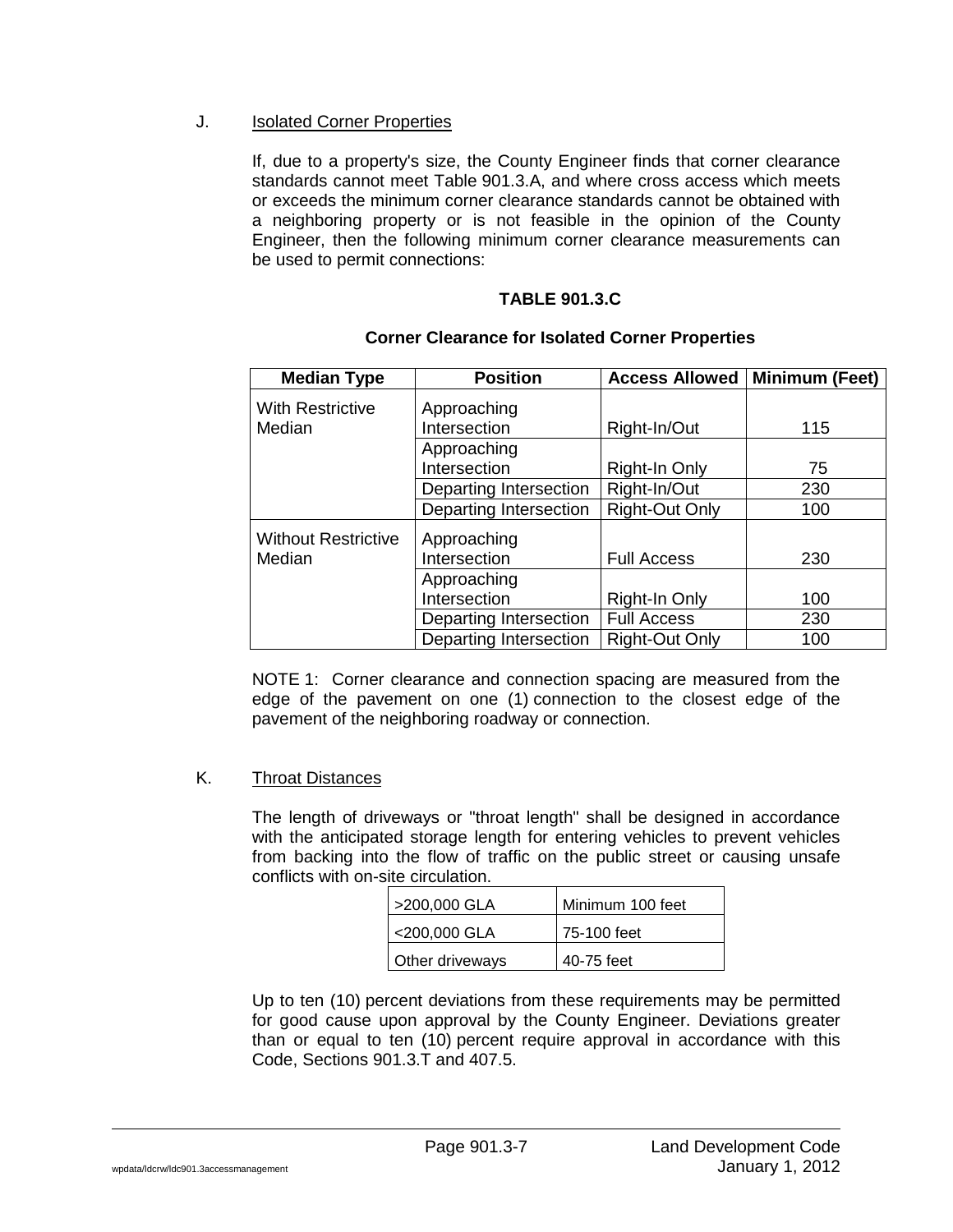# L. Driveway Width and Radii

The following minimum standards shall be utilized for all driveways:

- 1. Access width for any type of access with or without curbs shall be measured exclusive of the radii or flared sections.
- 2. One (1) way access shall have a minimum width of fifteen (15) feet.
- 3. A minimum twenty-four (24) feet in width shall be used for any two (2) way access.
- 4. The initial fifty (50) feet of the inbound lane from a County road into the project shall be a minimum fifteen (15) feet in order to facilitate the movement of traffic off high-speed facilities with a posted speed equal to or greater than forty-five (45) miles per hour.
- 5. A minimum thirty-four (34) feet of width shall be used for any two (2) way access when one (1) or more of the following apply to the access:
	- a. Multiunit vehicles are intended to use the access; or
	- b. Single unit vehicles in excess of thirty (30) feet in length will use the access.
- 6. Maximum widths shall be determined during the plan review process.
- 7. No access shall have a turning radius of less than twenty-five (25) feet, when a radial return is required.
- 8. Radii on collector or arterial roads shall have a minimum radius of thirty-five (35) feet. A fifty (50) foot radius shall be required for an access when multiunit or single unit vehicles exceeding thirty (30) feet in length are intended to use the access or on high-speed facilities with a posted speed equal to or greater than forty-five (45) miles per hour. Wheel-tracking diagrams shall be submitted to determine radii used to support entrance geometrics.

Up to ten (10) percent deviations from these requirements may be permitted for good cause upon approval by the County Engineer. Deviations greater than or equal to ten (10) percent require approval in accordance with this Code, Sections 901.3.T and 407.5.

#### M. Cross Access/Frontage/Reverse-Frontage Roads

1. General Requirement

To further the goals of reducing conflict points and improving traffic circulation along collector and arterial roadways, each project shall be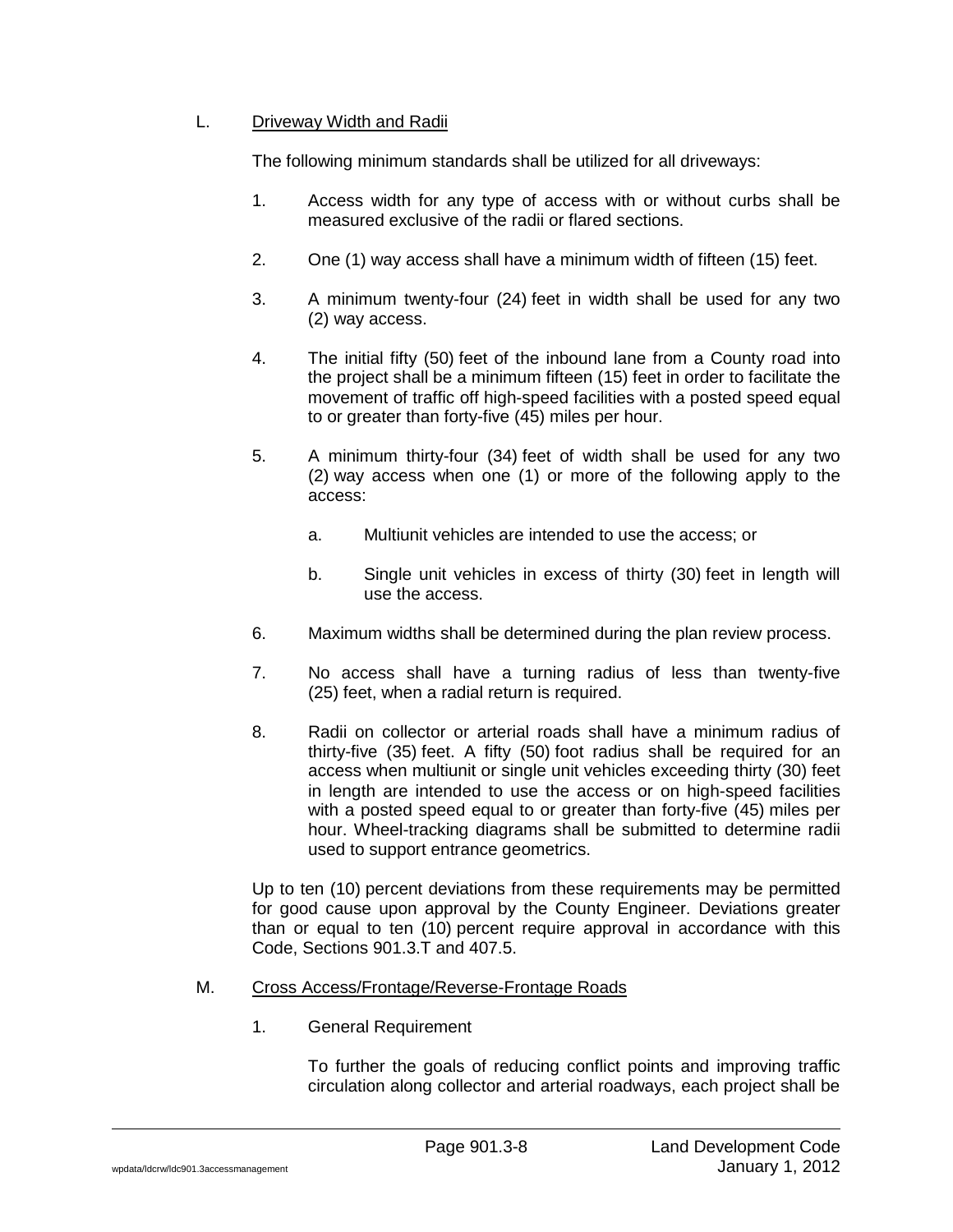required to provide one (1) or more minimum twenty-four (24) foot wide travel lane(s) connecting the project to neighboring properties, projects, travel lanes, or roadways in a location to be determined by the County Administrator or designee during the review of the project, except in cases where all neighboring properties or projects are existing, platted, single-family residential subdivisions with no legally available roadway points of connection. Such travel lane(s) shall be free and clear of buildings, parking spaces (except as permitted by the cross-access/parking standards set forth below), landscaping, retention ponds, or any other obstruction that would prevent the free flow of traffic between the project and neighboring properties, projects, or roadways. The County Administrator or designee may determine that a travel lane or frontage/reverse-frontage road wider than twenty-four (24) feet is required if warranted based on the size and trip generation of the project and adjacent projects, or if required pursuant to an adopted frontage/reverse-frontage road or accessmanagement plan or other approved master roadway plan.

- 2. Cross Access/Parking Standards
	- a. For properties with an existing developable depth less than or equal to 400 feet along arterials and collector roadways, parking spaces may connect to the twenty-four (24) foot travel way, but shall not obstruct the connection point between the properties.
	- b. For properties along arterial and collector roadways exceeding a developable depth of 400 feet; or for properties otherwise required to provide for a frontage/reverse-frontage road pursuant to the Comprehensive Plan, zoning amendment, DRI conditions of approval, an approved frontage/reverse-frontage roadway plan, access-management plan, or other approved master roadway plan, parking spaces shall not connect to the twenty-four (24) foot travel way and shall not obstruct the connection point between properties.
	- c. For infill development, parking-space connections to the twenty-four (24) foot travel way shall be similar to the adjacent property(ies), but shall not obstruct the connection point between the properties.
	- d. When only two (2) adjacent developments can interconnect, parking spaces may connect to the twenty-four (24) foot travel way, but shall not obstruct the connection point between the properties.
	- e. If all uses along a proposed/possible interconnect are office and/or industrial, and the combined trip generation rate is less than 600 daily trips, parking spaces may connect to the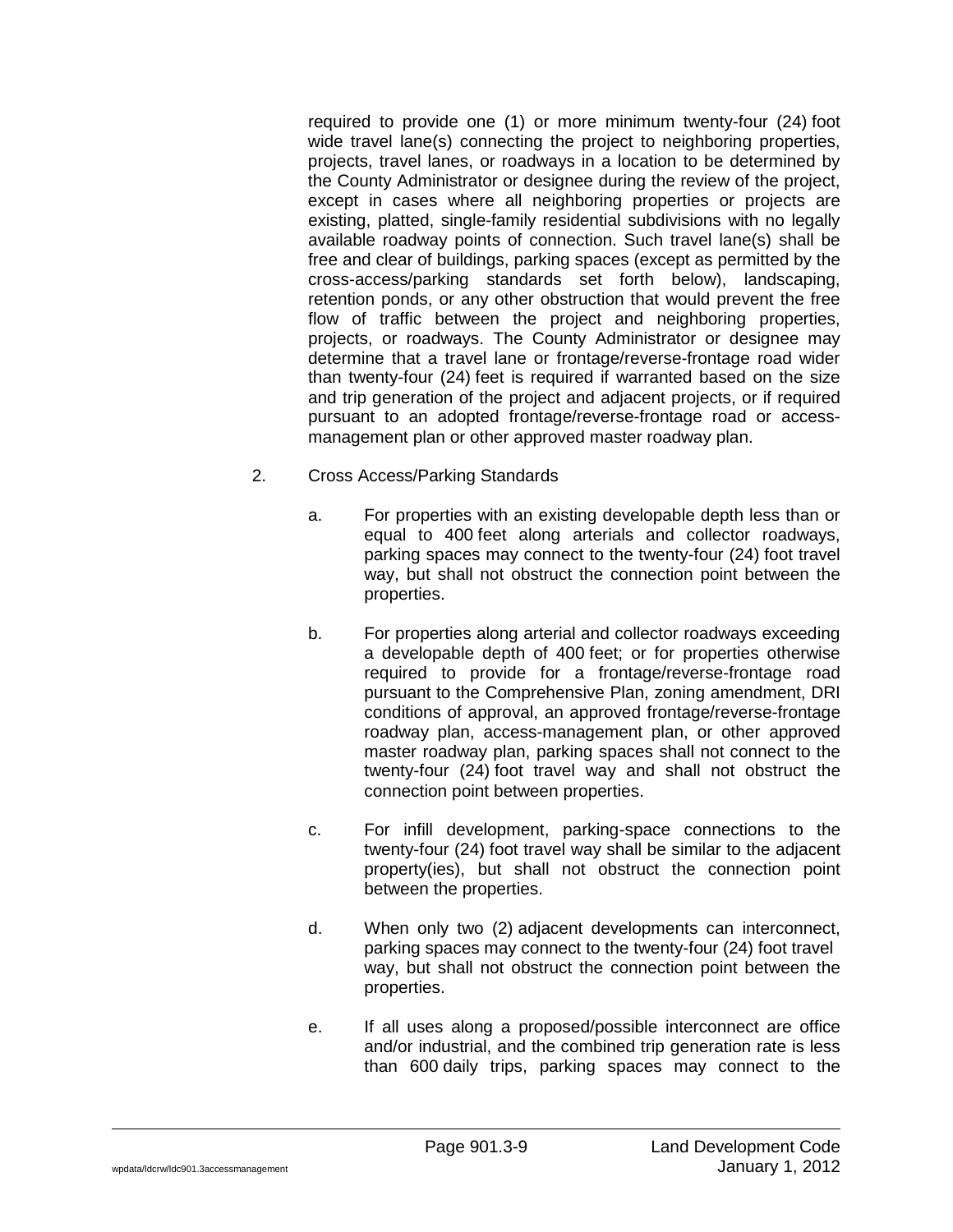twenty-four (24) foot travel way, but shall not obstruct the connection point between the properties.

- 3. Cross-Access/Construction Standards
	- a. If the development is located within the RES-3 (Residential 3 du/ga) or higher Land Use Classification, the cross access shall be constructed with a minimum pavement structural number of 2.96 with a minimum two (2) inches of asphalticconcrete surface course.
	- b. If the development is located within the RES-1 (Residential 1 du/ga) Land Use Classification, the cross access shall be stabilized to LBR-40.
	- c. If the development is located within the AG (Agricultural) and AG/R (Agricultural/Rural) Future Land Use Classifications, a cross-access easement is only required to be reserved.

#### N. Median Openings

To ensure traffic safety, capacity, and control, median openings shall be spaced the maximum distance apart that will allow safe and adequate traffic circulation.

Median openings may be permitted only where the need and location is justified in the opinion of the County Engineer, taking into consideration, but not limited to, the following:

- 1. Potential number of left turns into or out of the driveway.
- 2. Length of frontage along the street right-of-way line of the property proposed to be developed.
- 3. Distance of proposed opening from intersections or other openings.
- 4. Lengths and widths of proposed storage lanes as functions of the estimated, maximum number of vehicles to be in the lane during peak hour.
- 5. Safety concerns.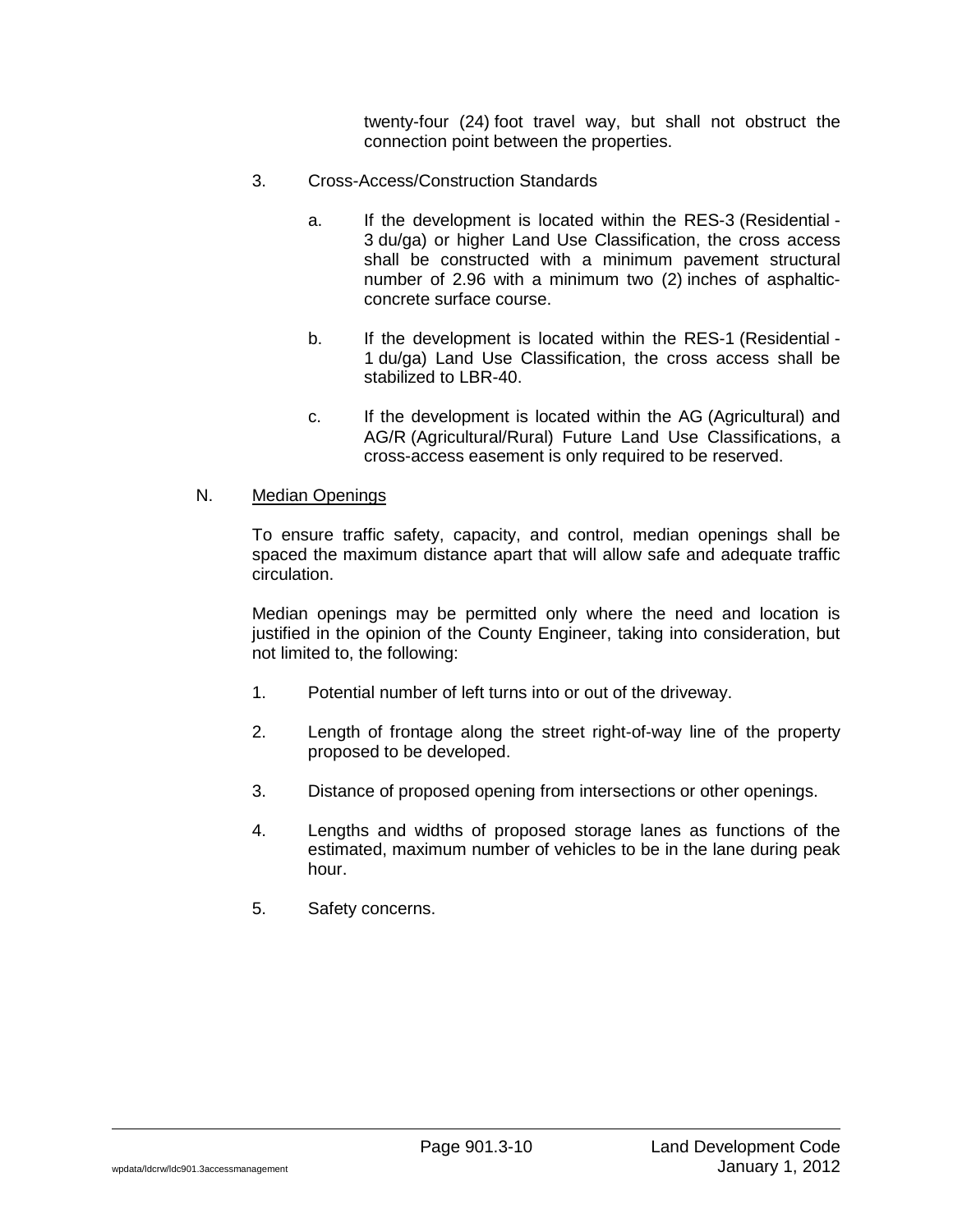#### O. Requirements for Turning Lanes

Turning lanes for County collector and arterial roadways shall be required in accordance with the standards outlined in Table 901.5.A. In addition, where safety concerns are present, such as limited sight distance, high traveling speed (forty-five [45] mph or greater, posted or operating, whichever is higher), or the presence of 10% or more heavy vehicles, turn lanes shall be required, as determined by the County Engineer.

At the intersection of an arterial/collector road with another arterial, collector or subdivision collector roadway, left and right turn lanes will be required.

Turn lanes shall not be provided along subdivision or local roads unless the County Engineer determines that turn lanes are warranted due to safety concerns. The exception is the intersection of a subdivision collector road with another subdivision collector/collector/arterial roadway, in which case turn lanes shall be provided if warranted based on Table 901.5.A of this Code.

Roads with a 35 mph speed or less (design or posted, whichever is higher), that are located within the compact area of a MUTRM project, or within a TND or TOD area shall not be required to provide right turn lanes, regardless of whether they are warranted. The intent is to maximize pedestrian safety.

All required turning lanes shall be designed and constructed in accordance with FDOT Indexes 301 and 526.

- P. Drainage
	- 1. Each access shall be constructed in a manner that shall not cause water to enter onto the roadway and shall not interfere with the existing drainage system on the right-of-way (FDOT Index 515).
	- 2. The permittee shall provide, at the permittee's expense, drainage structures for the permittee's access which will become an integral part of the existing drainage system. The type, design, and condition of these structures must be in accordance with FDOT standards and meet the approval of the County.
	- 3. The County drainage system is designed for the protection of the County roadway system. It is not designed to serve the drainage requirements of abutting properties beyond that which has historically flowed to the County right-of-way. Drainage to the County system shall not exceed the undeveloped, historical flow.
- Q. Other Design Elements
	- 1. Within the right-of-way, maximum grades shall be limited to ten (10) percent, unless the County Engineer finds that significant physical constraints require the use of a steeper grade, the steeper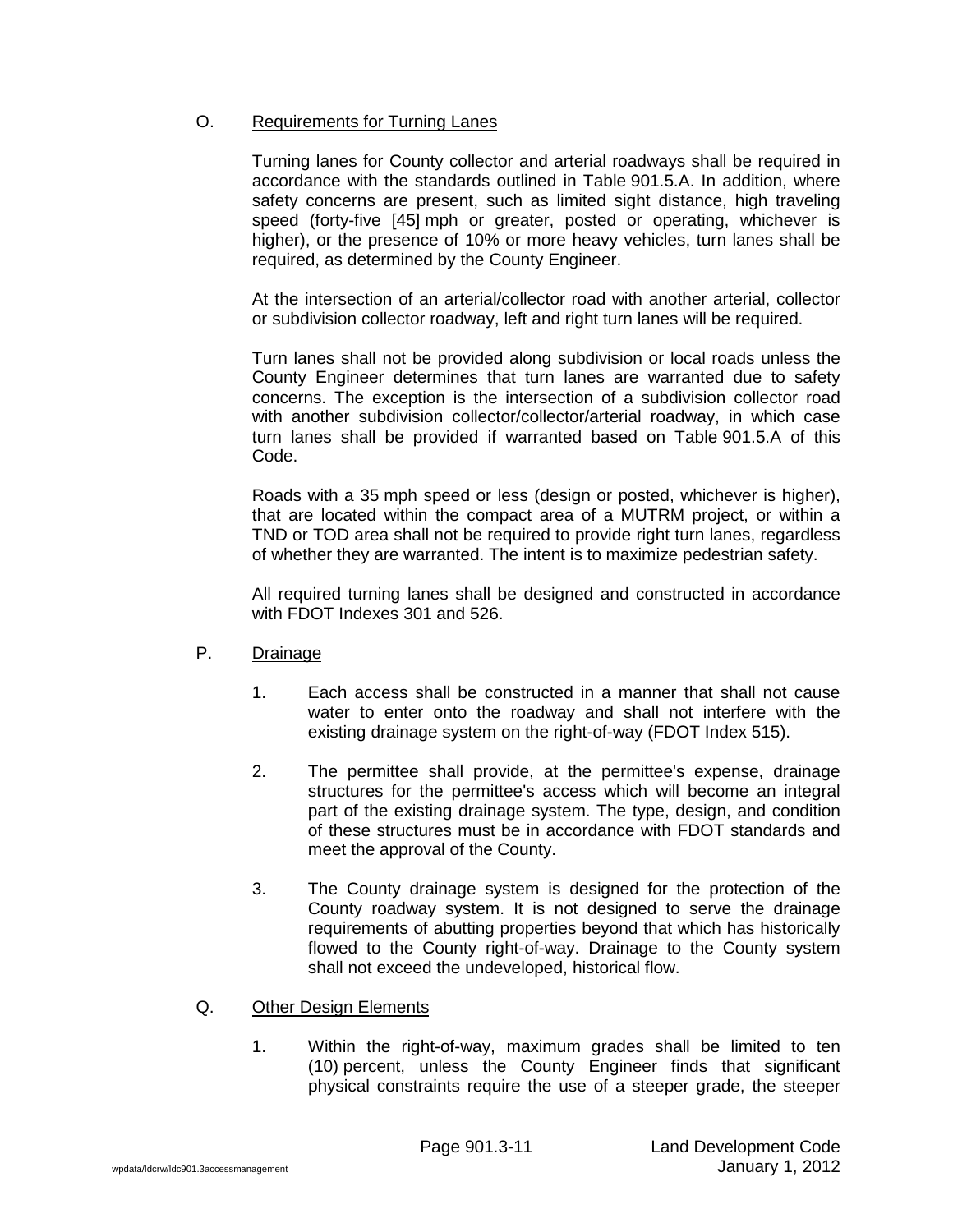grade is in conformance with FDOT Index 515, and access by the largest anticipated vehicle can be properly accommodated.

- 2. The horizontal axis of an access to the roadway shall be at a right angle to the centerline of the road. An angle between ninety (90) and sixty (60) degrees may be approved only if the County Engineer finds that significant physical constraints require a skew angle less than ninety (90) degrees.
- 3. An access that has a gate across it shall be designed so that a minimum three (3) car stack distance (seventy-five [75] feet) is provided between the right-of-way line and the gate.
- 4. The access shall be designed to facilitate the movement of vehicles off the highway to prevent the queuing of vehicles on the traveled way. An access shall not be approved for parking areas that require backing maneuvers within the County right-of-way. All off-street parking must include on-site maneuvering areas to permit vehicles to enter and exit the site in a forward gear.

#### R. Maintenance

The permittee, successors-in-interest, and occupants of the property serviced by the access shall be responsible for the maintenance beyond the edge of the traveled way. The County shall maintain the culverts under the accesses which are an integral part of the drainage system in the right-of-way.

#### S. Controlled Access Roadways

Notwithstanding anything in these regulations to the contrary, direct access to the following roadways shall be restricted to specific locations approved by all governmental entities with jurisdiction over such roadways:

- 1. The Suncoast Parkway and the impacted portion of collector/arterial roadways forming the interchanges with the Suncoast Parkway as determined by applicable Florida Turnpike Enterprise (FTE) and FDOT regulations, where access is restricted to those locations approved by the FTE and FDOT, in consultation with the County.
- 2. I-75 and the impacted portion of collector/arterial roadways forming the interchanges with I-75 as determined by applicable Federal Highway Administration (FHA) and FDOT regulations, where direct access is restricted to those locations approved by the FHA and FDOT, in consultation with the County.

#### T. Alternative Standard Procedures

If an applicant wishes to deviate from the requirements of this section, an alternative standards request in accordance with Section 407.5 must be submitted and approved by the County Engineer utilizing the criteria in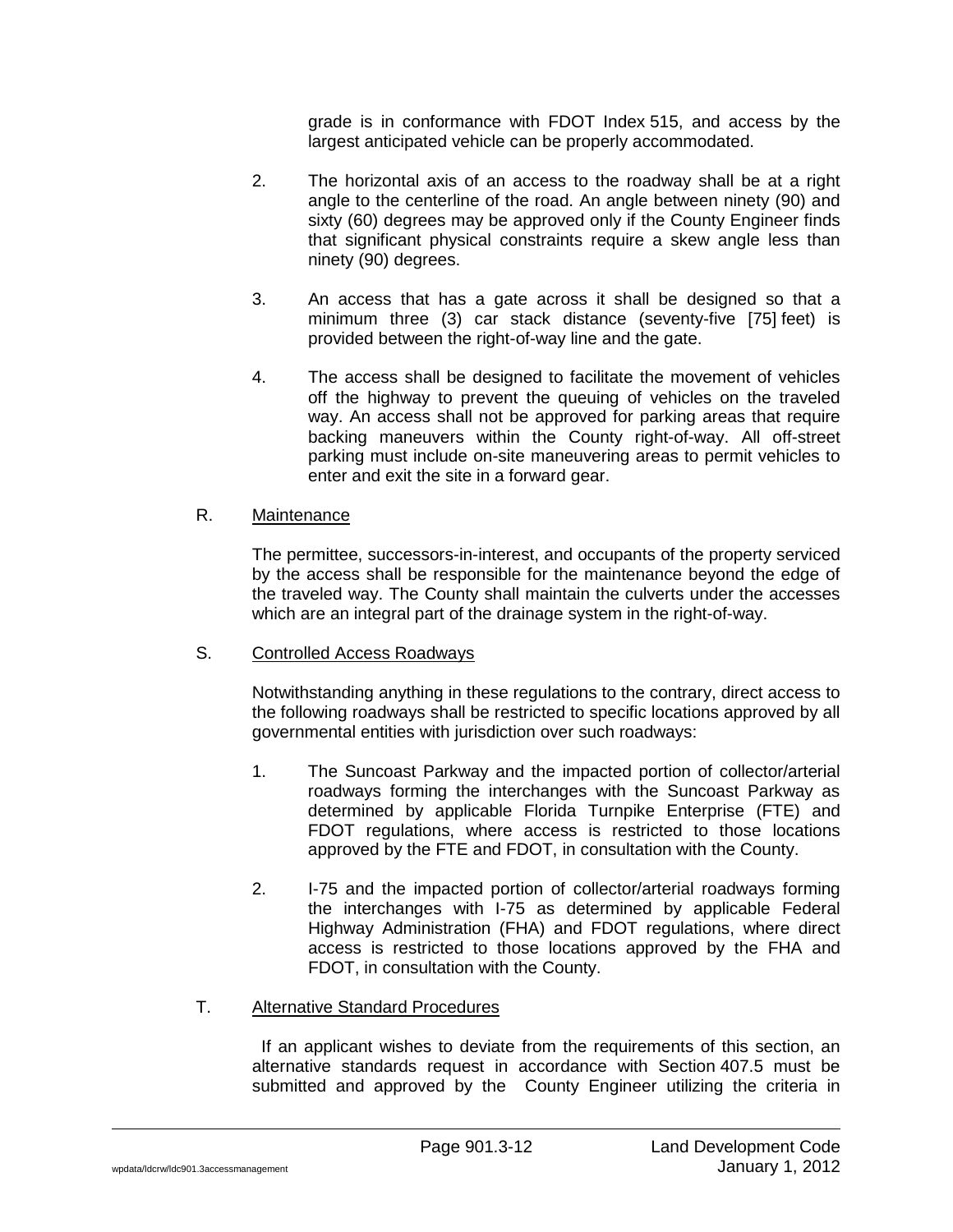Section 407.5.C. Before making a determination on any alternative standard affecting the State highway system or within any municipality, the County Engineer shall consult with the FDOT and/or the affected municipality, if applicable.

- U. Access Violations
	- 1. Violations: At any time under the provisions of this Code, Section 108, the County may elect to cite the owner(s) or occupant(s) of the property or project for any conditions on such property or within the right-of-way that are prohibited by these regulations or applicable permit conditions.
	- 2. Corrective Action: When closure or modification of an access or driveway or other corrective action is required or when the owner(s) and/or occupant(s) of the property in violation has not corrected the condition(s) in violation, the County or other authority may complete the necessary corrective action with public funds or may contract with an individual, firm, or other legal entity for such services. An invoice shall be submitted to the owner(s) for payment of the costs incurred by the County or its contractor. The owner(s) shall be required to pay all costs incurred, including any administrative costs, within thirty (30) days of the date of the invoice. If payment is not made by the owner(s) within thirty (30) days of the date of the invoice, the County may impose a lien upon the property for the costs of performing the corrective action, administrative costs, interest, and recording fees. The lien shall be of the same priority as liens for ad valorem taxes and, as it represents costs expended for the benefit of the property itself, the lien shall be superior to all other encumbrances, whether secured and regardless of priority. Such lien shall be duly recorded in the official records of the County and shall accrue interest at the rate of eight (8) percent per annum from the date of recording. Upon foreclosure of the lien, the County shall be entitled to all costs and attorney's fees incurred as a result.
	- 3. The authority to correct dangerous conditions provided by this section does not impose any affirmative duty on the County to warn of or to correct such conditions. Making such repairs does not create a continuing obligation on the part of the County to make further repairs or to maintain the property, and does not create any liability against the local governing body for any damages to the property if such repairs were completed in good faith.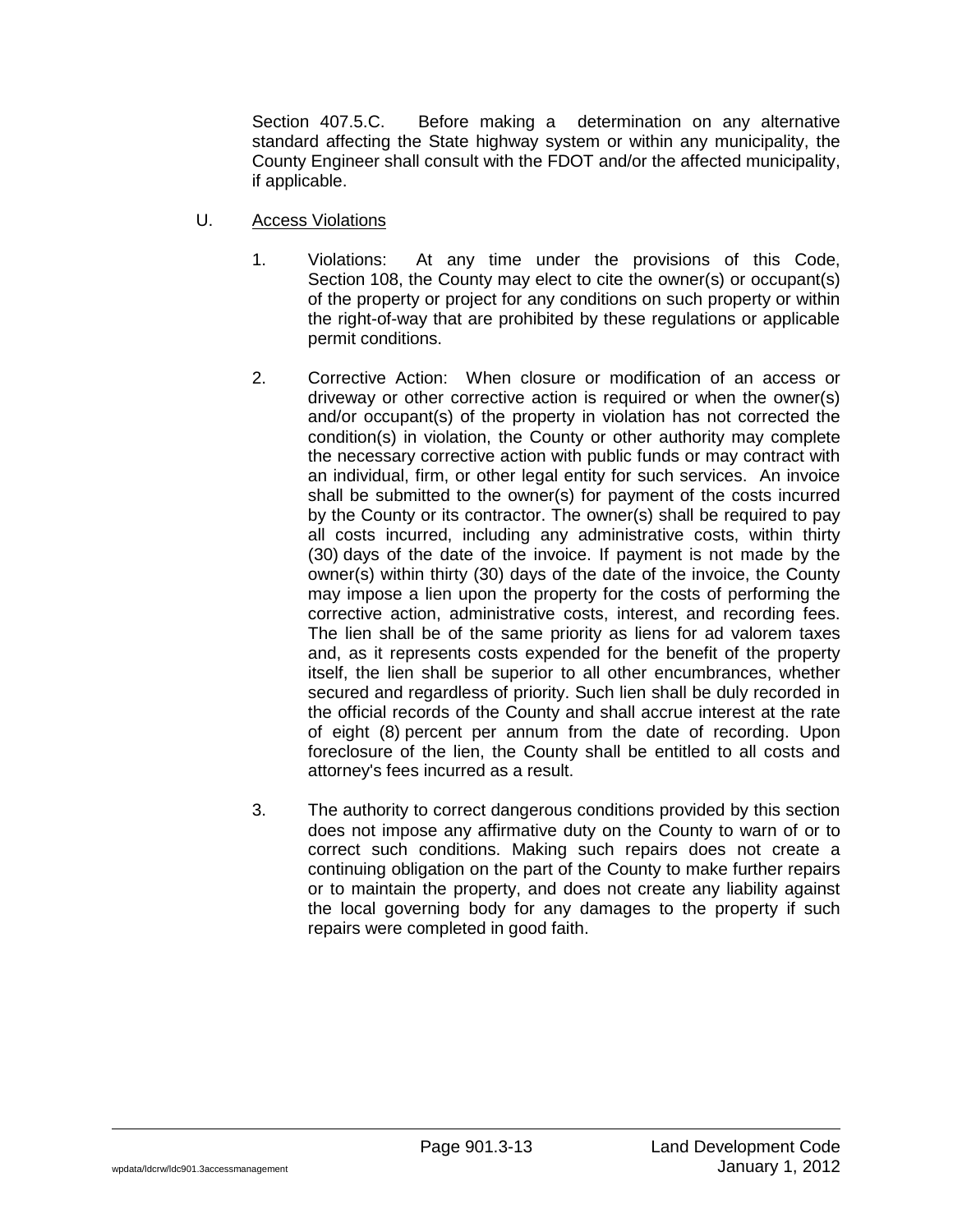# **FORM 901.3.A**

#### **PASCO COUNTY ACCESS CONNECTION PERMIT APPLICATION**

The following information is required from all applicants directly or indirectly accessing any collector or arterial road or as otherwise directed by the County Engineer:

#### **Basic Information**:

| Step 1. | Name of Project: _                                                                                                                                                                                                                                                                                                                                                                                                        |
|---------|---------------------------------------------------------------------------------------------------------------------------------------------------------------------------------------------------------------------------------------------------------------------------------------------------------------------------------------------------------------------------------------------------------------------------|
|         | County Assigned Project No.:                                                                                                                                                                                                                                                                                                                                                                                              |
|         |                                                                                                                                                                                                                                                                                                                                                                                                                           |
|         |                                                                                                                                                                                                                                                                                                                                                                                                                           |
| Step 2. | Existing Property Use (size in square feet and/or the number of units, etc.):                                                                                                                                                                                                                                                                                                                                             |
|         |                                                                                                                                                                                                                                                                                                                                                                                                                           |
| Step 3. | Proposed property use, including any interim traffic generating uses such as heavy<br>vehicles in brackets [] (size in square feet and the number of units):                                                                                                                                                                                                                                                              |
|         |                                                                                                                                                                                                                                                                                                                                                                                                                           |
| Step 4. | Provide the location of all existing and proposed connections to the property. This<br>will include a location map and site plan of any physical features (existing and/or<br>proposed) that will have an impact on traffic circulation and sight distance on the<br>County road system and may include an aerial photograph. Examples of such<br>physical features are walls, fences, trees, gates, utility poles, etc.: |
|         |                                                                                                                                                                                                                                                                                                                                                                                                                           |
| Step 5. | Describe any unique traffic-safety issues with the access; i.e., sight-distance<br>problems:                                                                                                                                                                                                                                                                                                                              |
|         |                                                                                                                                                                                                                                                                                                                                                                                                                           |
|         |                                                                                                                                                                                                                                                                                                                                                                                                                           |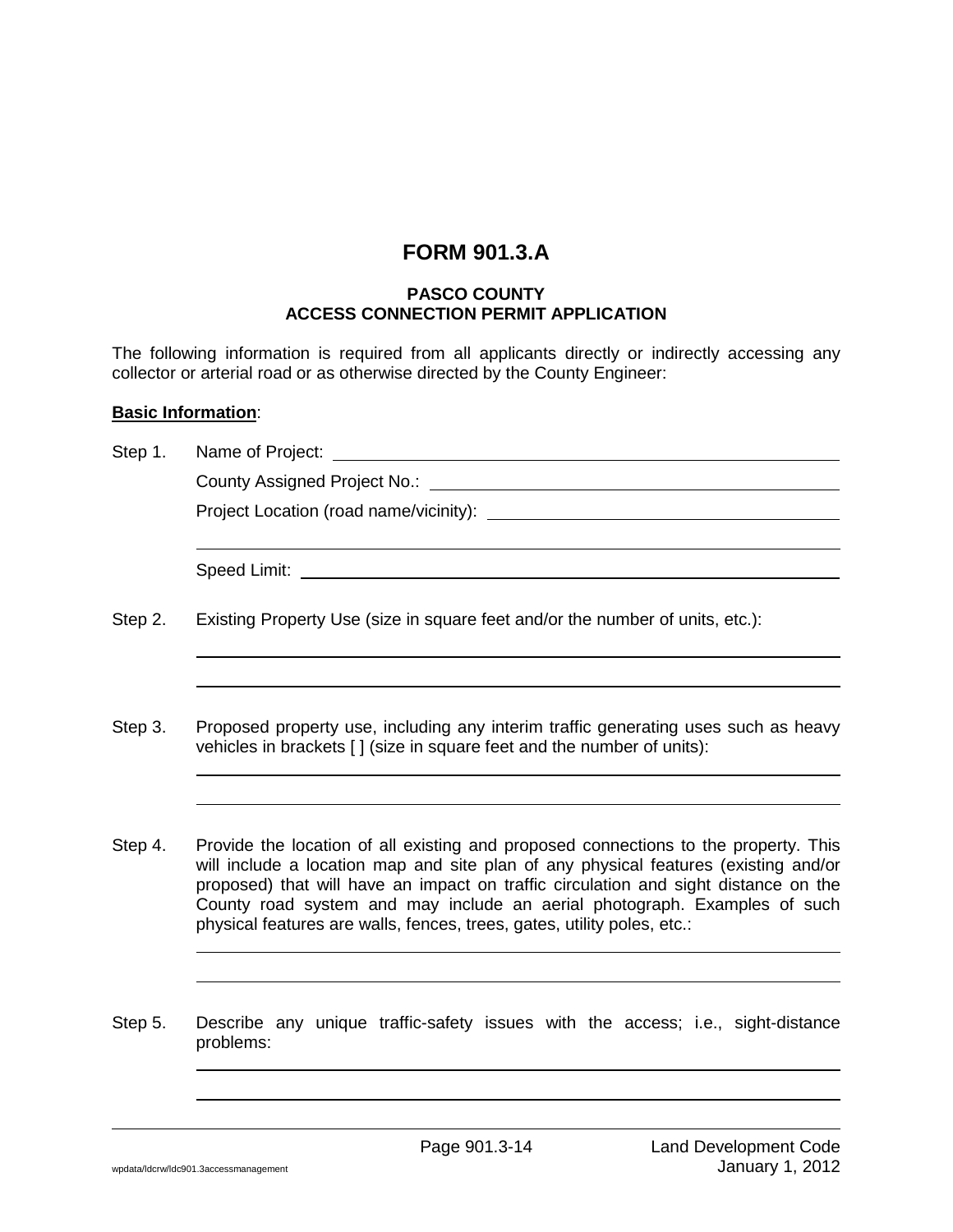Step 6. Trip Generation Data and Total Trip Generation: The *Institute of Transportation Engineers* (ITE) *Handbook*, latest edition, is acceptable as a source. Other sources may be required by and/or authorized of the County Engineer. Land excavation and mining (as defined in Appendix A) and removal of more than 30,000 cubic yards, even as an interim use, is presumed to be a separate and distinct land use requiring separate trip-generation estimates. Such land use is also presumed to generate more than ten (10) percent heavy vehicles. Heavy vehicles adversely affect traffic, because they occupy more roadway space and have poorer operating capabilities than passenger cars, particularly with regard to acceleration, deceleration, and the ability to maintain speed on upgrades. Accordingly, for trip-generation purposes, if heavy vehicles are ten (10) percent or more of the trips generated by the proposed land use, the total estimated trips for heavy vehicles shall be multiplied by two (2) unless ITE heavy vehicle data or other County-approved, heavy vehicle, tripgeneration data for the land use support a different multiplier; however, in no event shall the multiplier be less than one (1). Provide trip generation from interim traffic generating uses in brackets [ ].

| Total maximum peak hour trip generation: _________________________(Add 1 & 2)                |  |
|----------------------------------------------------------------------------------------------|--|
| Estimated peak hour trips from heavy vehicles <sup>*</sup> included in the total<br>maximum: |  |
|                                                                                              |  |
| Heavy vehicle multiplier<br>$\frac{\ }{\ }$ (b)                                              |  |
| Additional heavy vehicle trips (multiply a X b-1) ______________ (c)                         |  |
|                                                                                              |  |

If (c) is ≥ ten (10) percent of total maximum peak hour trip generation, list additional heavy vehicle trips from (c) \_\_\_\_\_\_\_\_\_\_\_\_\_\_\_ (3).

Total maximum peak hour trip generation with heavy vehicles \_\_\_\_\_\_\_\_\_\_\_\_ (Add 1, 2, & 3)

If the total maximum peak hour trip generation from Step 6 above does not exceed the thresholds set forth in Exhibit 901.4.A, "Size of Development that Generates 50 Peak Hour Trips," no further information is required. However, a substandard road fair-share payment pursuant to this Code, Section 901.4, as it may be amended from time-to-time, may still be required.

If the total maximum peak hour trip generation from Step 6 above exceeds the thresholds set forth in Exhibit 901.4.A, "Size of Development that Generates 50 Peak Hour Trips," then Steps 7 and 8 are required to be completed. Step 7 is required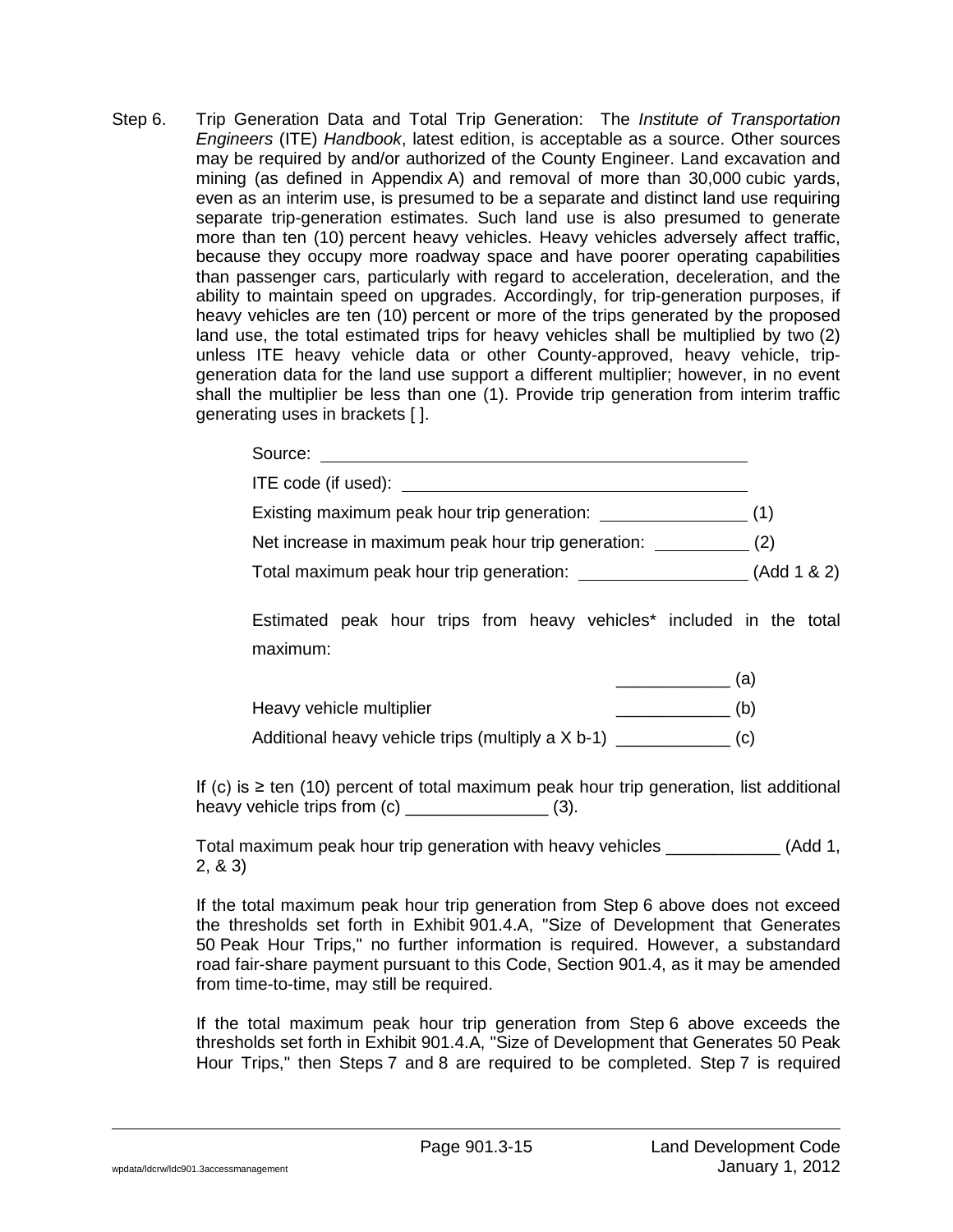prior to proceeding with "Turn Lane Warrants and Design Criteria," and Step 8 is required to address any substandard road issues.

The County Engineer may require more detailed access-management information or a more detailed access management study where the County Engineer determines (1) that the information on this form is inadequate to determine compliance with the access-management regulations or (2) that the information or study is necessary to ensure the safety of the traveling public. In such circumstances, the standards of Section 901.3.E.3 shall apply.

Additional traffic data is required for projects exceeding 100 driveway trips per day.

Step 7. Existing counts on the public roadway (www.pascocountyfl.net. Recent data, if available on this website, may be acceptable):

| a. | P.M. peak                     |           |           |    |    |
|----|-------------------------------|-----------|-----------|----|----|
|    |                               | <b>NB</b> | SB        | FB | WB |
|    | A.M. peak                     |           |           |    |    |
|    |                               | <b>NB</b> | <b>SB</b> | FB | WB |
|    | Date and source of the count: |           |           |    |    |

b. Using the ITE *Trip Generation Handbook* or trip rates as approved by the County, provide trip generation of the proposed site during a.m. and p.m. peak periods of the adjacent public road. Provide trip generation from interim traffic generating uses in brackets [ ].

P.M. peak hour trips:

A.M. peak hour trips:

If additional heavy vehicle trips from Step 6 are  $\ge$  ten (10) percent of the total maximum

Heavy Vehicle Trip Generation: Provide additional a.m. and p.m. peak hour trips for heavy vehicles utilizing the same multiplier and formula from Step 6:

| Additional heavy vehicle<br>p.m. peak hour trips: |  |
|---------------------------------------------------|--|
| Additional heavy vehicle<br>a.m. peak hour trips: |  |

Total p.m. peak hour trips with heavy vehicle trips: **with heavy** vehicle trips:

Total a.m. peak hour trips with heavy vehicle trips:  $\sqrt{\frac{m}{n}}$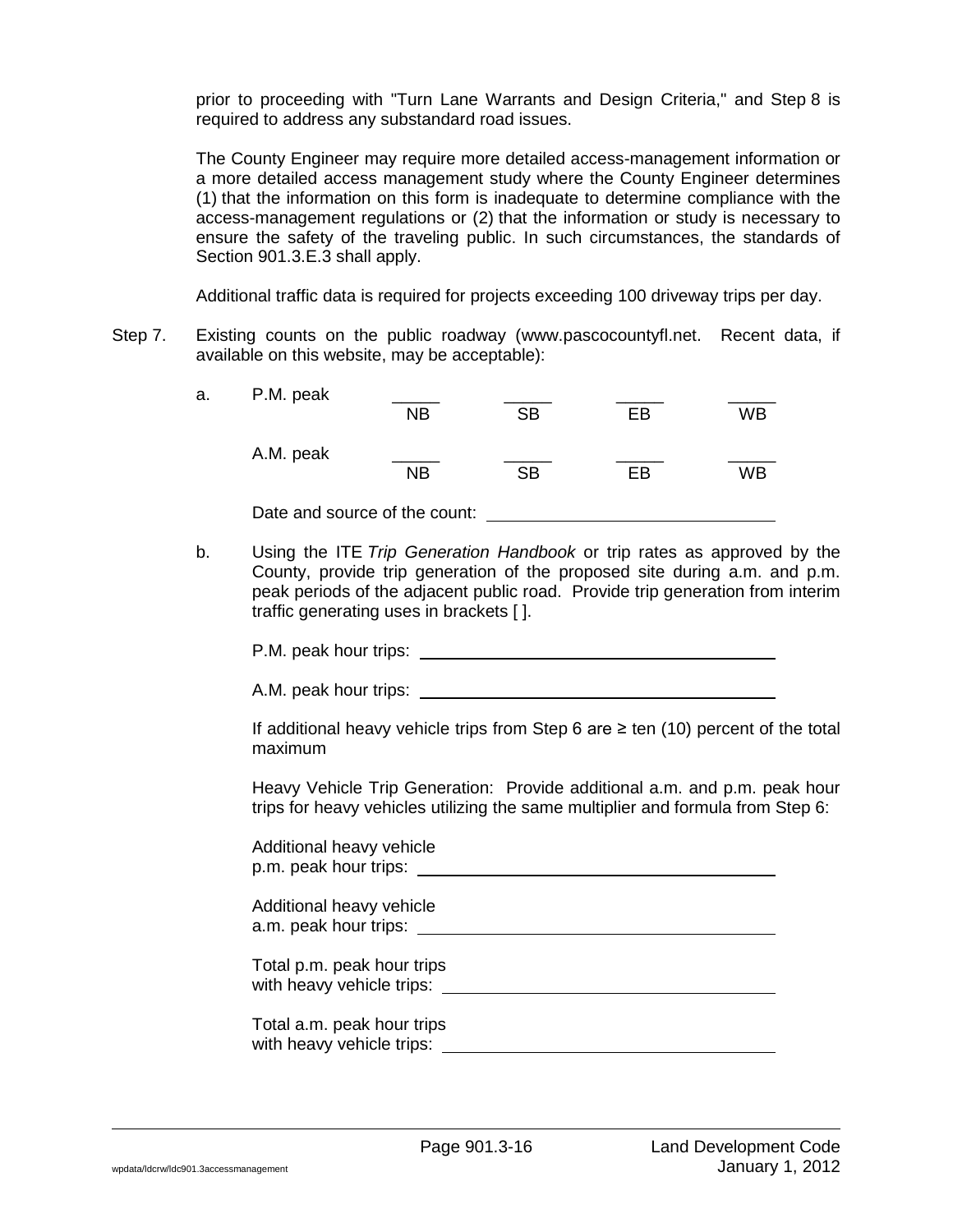c. Provide a sketch illustrating the distribution of the project traffic during the a.m. and p.m. peak periods of the adjacent public road.

Proceed with Warrants and Turn-Lane Design Criteria.

Step 8. Perform a Substandard Roadway Analysis in accordance with this Code, Section 901.4.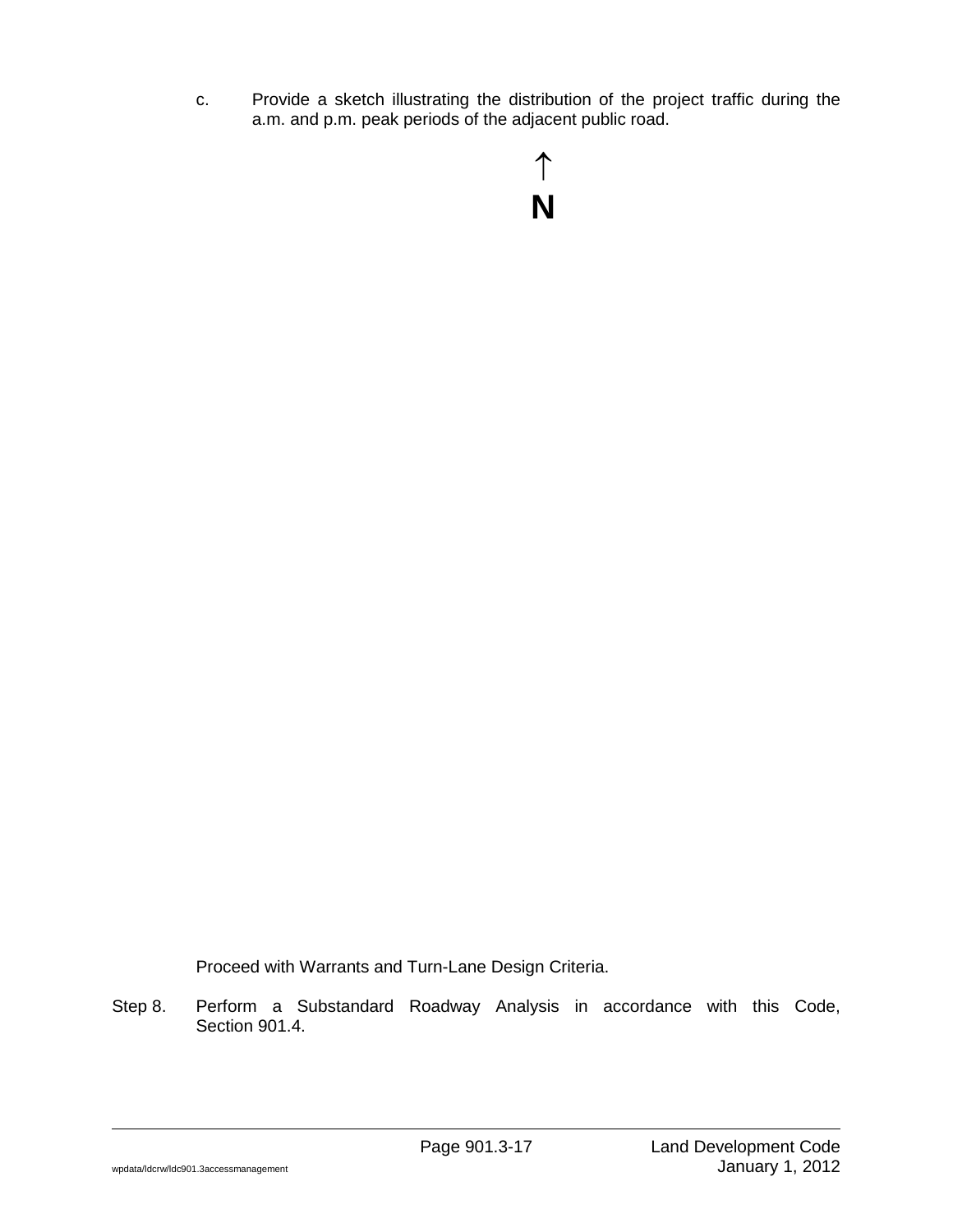# **TURN-LANE WARRANTS AND DESIGN CRITERIA**

# **DEFINITIONS OF TERMS**

| Access Road                               | Driveways or roads connecting developments, such as<br>shopping centers or office parks, to major roads and do not<br>serve major road through traffic.                  |
|-------------------------------------------|--------------------------------------------------------------------------------------------------------------------------------------------------------------------------|
| Vehicles Per Hour (VPH)                   | The design hourly volume during the peak fifteen<br>(15) minutes of the highest peak hour expressed in terms<br>of VPH (peak fifteen [15] minute volume times four [4]). |
| $V_A$ —Approaching Volume (VPH)           | Total volume approaching the intersection from the subject<br>direction includes right- and left-turning and through<br>vehicles.                                        |
| $V_0$ —Opposing Volume (VPH)              | Total volume approaching the intersection from the<br>opposite direction.                                                                                                |
| V <sub>1</sub> -Left Turning Volume (VPH) | Volume of vehicles turning left at the subject intersection.                                                                                                             |
| $V_R$ —Right Turning Volume (VPH)         | Volume of vehicles turning right at the subject intersection.                                                                                                            |
| % of Left Turns in $V_A$                  | Volume of left-turning vehicles divided by the approaching<br>volume at the subject intersection.                                                                        |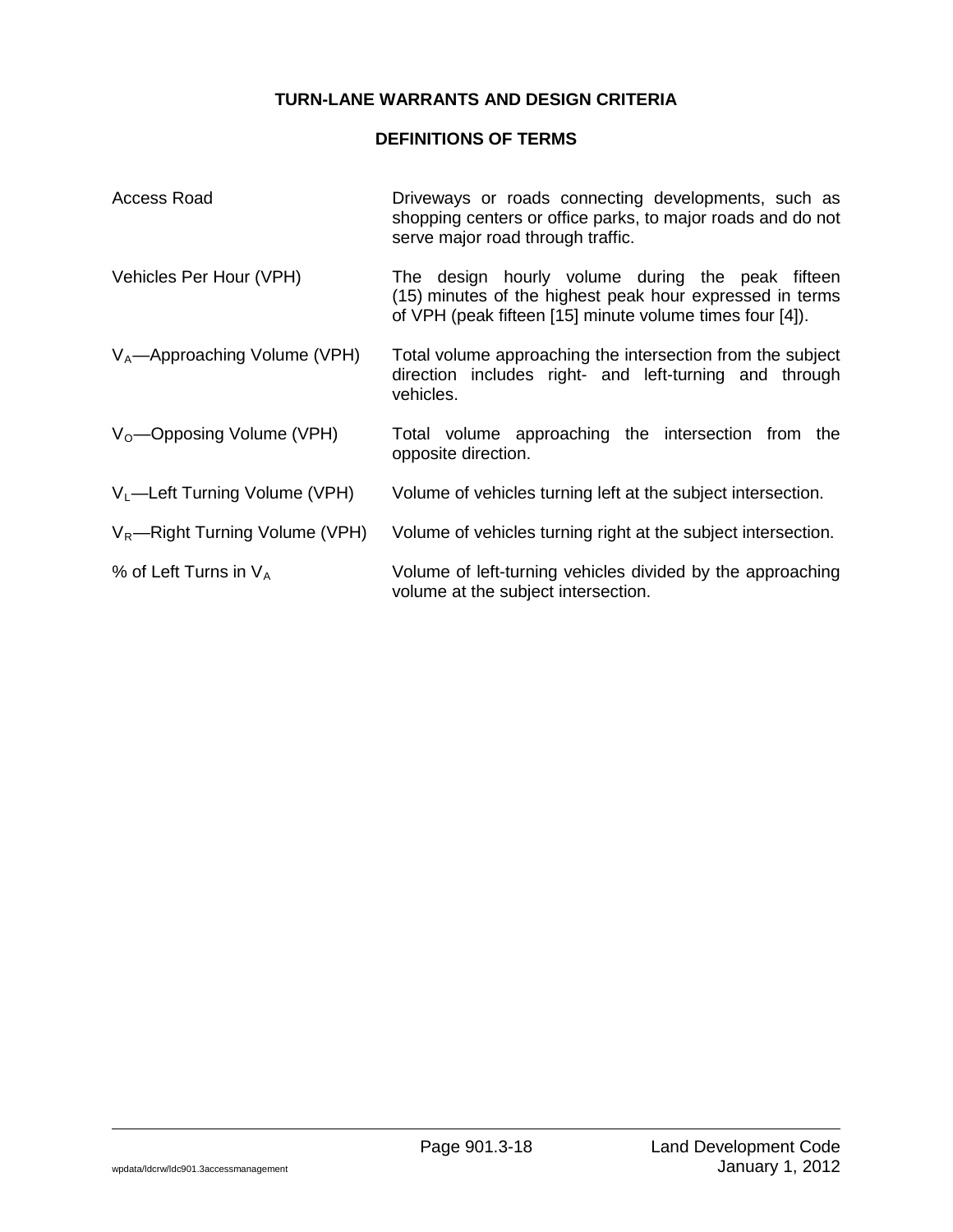| On major roads without stop                                                       | See Graph Nos. 1A and 1B                                                                                              |  |
|-----------------------------------------------------------------------------------|-----------------------------------------------------------------------------------------------------------------------|--|
| control (approach).                                                               |                                                                                                                       |  |
| Access roads or major                                                             | $V_R$ ≥150                                                                                                            |  |
| through roads with stop                                                           | <b>OR</b>                                                                                                             |  |
|                                                                                   | There are 5 or more related accidents in 1 year.                                                                      |  |
|                                                                                   |                                                                                                                       |  |
| On major roads (approach).                                                        | $V_R$ ≥150                                                                                                            |  |
|                                                                                   | <b>AND</b>                                                                                                            |  |
|                                                                                   | The total outside lane approach volume (VA) is                                                                        |  |
|                                                                                   | at least 200 VPH (including right turn).                                                                              |  |
|                                                                                   | <b>OR</b>                                                                                                             |  |
|                                                                                   | There are 5 or more related accidents in 1 year.                                                                      |  |
|                                                                                   | $V_R$ ≥150                                                                                                            |  |
|                                                                                   | <b>OR</b>                                                                                                             |  |
|                                                                                   | There are 5 or more related accidents in 1 year.                                                                      |  |
| <b>CONDITION 2</b><br>$V_R$<br>$V_A$<br><b>CONDITION 1</b><br><b>UNSIGNALIZED</b> | <b>CONDITION 4</b><br>ĸ<br>$\circ$<br>$\circ$<br>$\circ$<br>$V_R$<br>$V_A$<br><b>CONDITION 3</b><br><b>SIGNALIZED</b> |  |
|                                                                                   | control (approach).<br>On access roads approach.                                                                      |  |

- 1. When public safety so requires due to site-specific conditions, such as limited sight distance, high-traveling speed, or the presence of a significant percentage of heavy vehicles, a turn lane may be required by the County Engineer even though the criteria in Graphs 1A and 1B are not met.
- 2. The provisions of the right-turn warrants may be modified by the County Engineer if it is determined that due to site-specific constraints, the implementation will not be feasible or practical.
- 3. At high speed (forty-five [45] mph or greater), unsignalized/signalized intersections, a separate right turn lane may be required by the County Engineer for safe operations. A high speed shall be the greater of the posted or operating speed where an operating speed study has been conducted.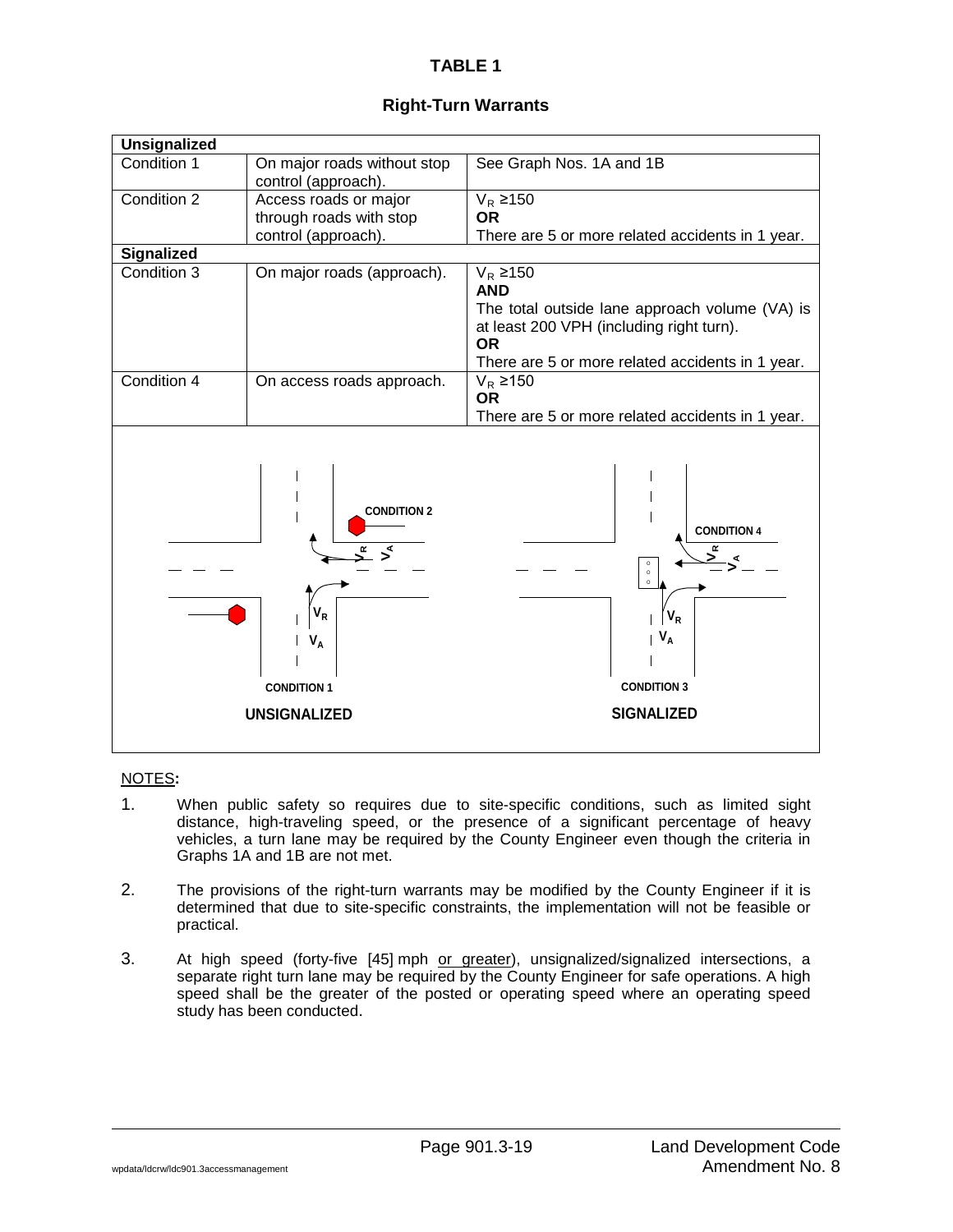| <b>Unsignalized</b>                                                                                                     |                                                    |                                                                                                                                                                                 |  |
|-------------------------------------------------------------------------------------------------------------------------|----------------------------------------------------|---------------------------------------------------------------------------------------------------------------------------------------------------------------------------------|--|
| Condition 1                                                                                                             | On major roads without stop control<br>(approach). | See Graph Nos. 2A through 2D                                                                                                                                                    |  |
| Condition 2                                                                                                             | On access roads or through roads<br>(approach).    | $V_L$ ≥100<br><b>OR</b><br>There are 4 or more related accidents in 1 year.                                                                                                     |  |
| Signalized                                                                                                              |                                                    |                                                                                                                                                                                 |  |
| Condition 3                                                                                                             | On major roads (approach).                         | $V_L$ ≥100<br><b>OR</b><br>20 percent or more of the total approach volume<br>in the inside lane is left turn.<br><b>OR</b><br>There are 5 or more related accidents in 1 year. |  |
| Condition 4                                                                                                             | On access roads or through roads<br>approach.      | $V_L$ ≥100<br><b>OR</b><br>There are 5 or more related accidents in 1 year.                                                                                                     |  |
| $\mathsf{v}_{\mathsf{p}}$<br><b>CONDITION 2</b><br>$\mathbf{V}_\mathbf{A}$<br><b>CONDITION 1</b><br><b>UNSIGNALIZED</b> |                                                    | $V_{\rm o}$<br><b>CONDITION 4</b><br>$\circ$ $\circ$<br>$\bullet$ V <sub>o</sub><br>N <sub>L</sub><br>$V_A$<br><b>CONDITION 3</b><br><b>SIGNALIZED</b>                          |  |

#### **Left-Turn Warrants**

- 1. An exclusive left-turn lane at signalized intersections or on access roads and through<br>roads with stop control are more often needed to reduce the total delay to the<br>approaching vehicles; therefore, use of traffic engin of the County Engineer, may be used.
- 2. When public safety so requires due to site-specific conditions, such as limited sight<br>distance, high-traveling speed, or the presence of a significant percentage of heavy<br>vehicles, a turn lane may be required by the Cou in Graphs 2A through 2D are not met.
- 3. The provisions of the left-turn warrants may be modified by the County Engineer if it is determined that due to site-specific constraints, the implementation will not be feasible or practical.
- 4. A dual left-turn lane may be required by the County Engineer when the left-turn volume exceeds 300 VPH.
- 5. At high speed (forty-five [45] mph <u>or greater</u>), unsignalized/signalized intersections, a<br>separate left-turn lane may be required by the County Engineer for safe operations. A high speed shall be the greater of the posted or operating speed where an operating speed study has been conducted.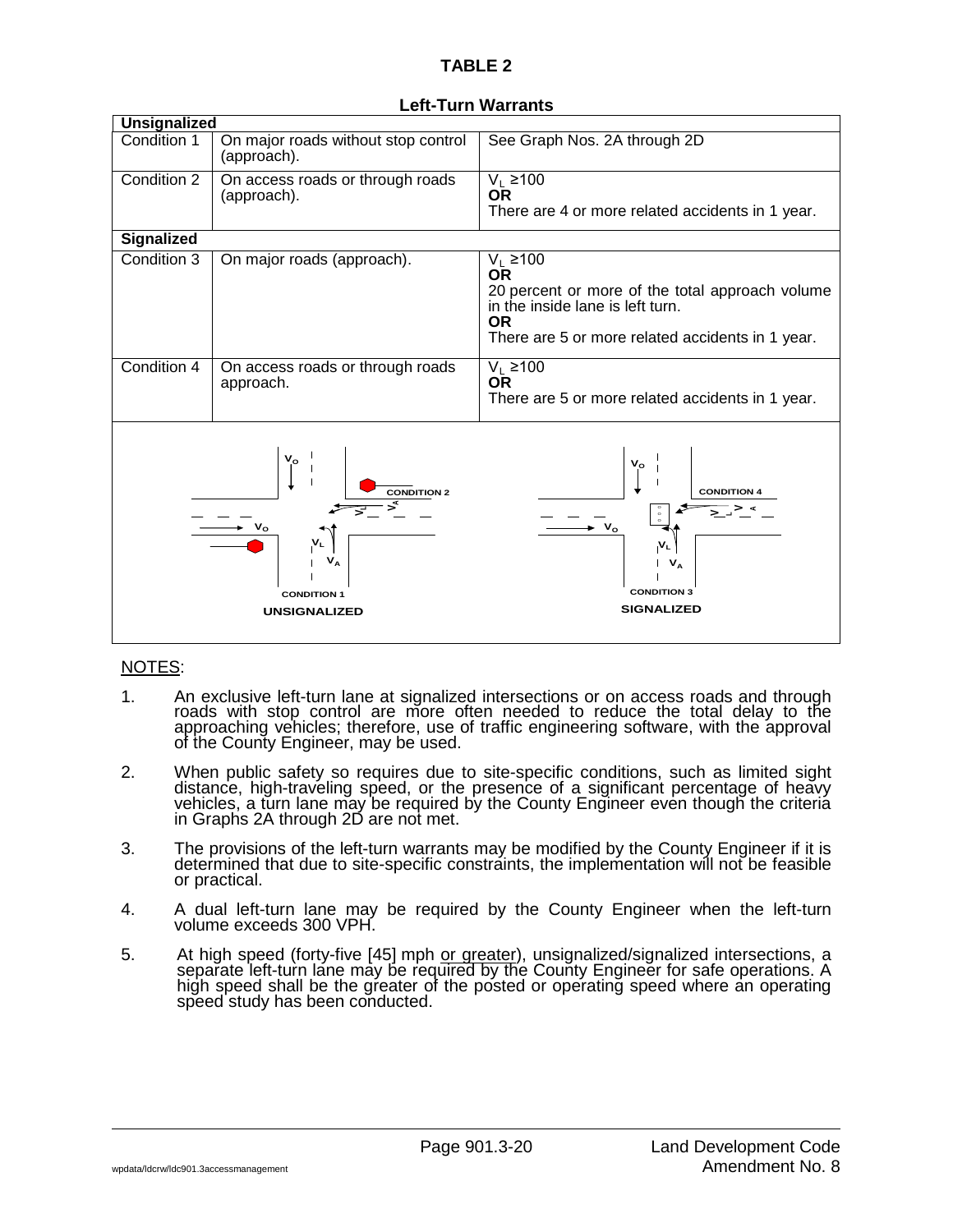#### **Right-Turn Lane Length (Deceleration and Storage)**

| <b>Unsignalized</b> |                                                                                                       |                                                                                                                                                                |
|---------------------|-------------------------------------------------------------------------------------------------------|----------------------------------------------------------------------------------------------------------------------------------------------------------------|
| Condition 1         | On major roads without stop<br>control and on major through<br>roads with stop control<br>(approach). | Deceleration Length: FDOT Index 301<br>Storage Length: 25 feet desirable unless<br>there are site-specific conditions that require<br>a longer storage length. |
| Condition 2         | On access roads (approach).                                                                           | Deceleration Length: Taper only<br>Storage Length = $V_R/2$                                                                                                    |
| <b>Signalized</b>   |                                                                                                       |                                                                                                                                                                |
| Condition 3         | On major roads (approach).                                                                            | Deceleration Length: FDOT Index 301                                                                                                                            |
|                     |                                                                                                       | Storage Length = $V_R/2$                                                                                                                                       |
| Condition 4         | On access roads (approach).                                                                           | Deceleration Length: FDOT Index 301                                                                                                                            |
|                     |                                                                                                       | Storage Length = $V_R/2$                                                                                                                                       |

- 1. In many instances, the storage length of a right-turn lane at signalized intersections or access/major roads with stop control is dictated by the required storage length for left and/or through movements. Refer to the left-turn section for determining the storage length for a left turn.
- 2. If the right-turn flow is limited due to heavy volume of conflicting movements, then the storage length shall be based on the left-turn storage length formula.
- 3. The provision of storage lengths and deceleration lengths may be modified or waived by the County Engineer if it is determined that, due to site-specific constraints, the implementation will not be feasible or practical.
- 4. Traffic engineering software, with the approval of the County Engineer, may be used to determine the storage length for right turns.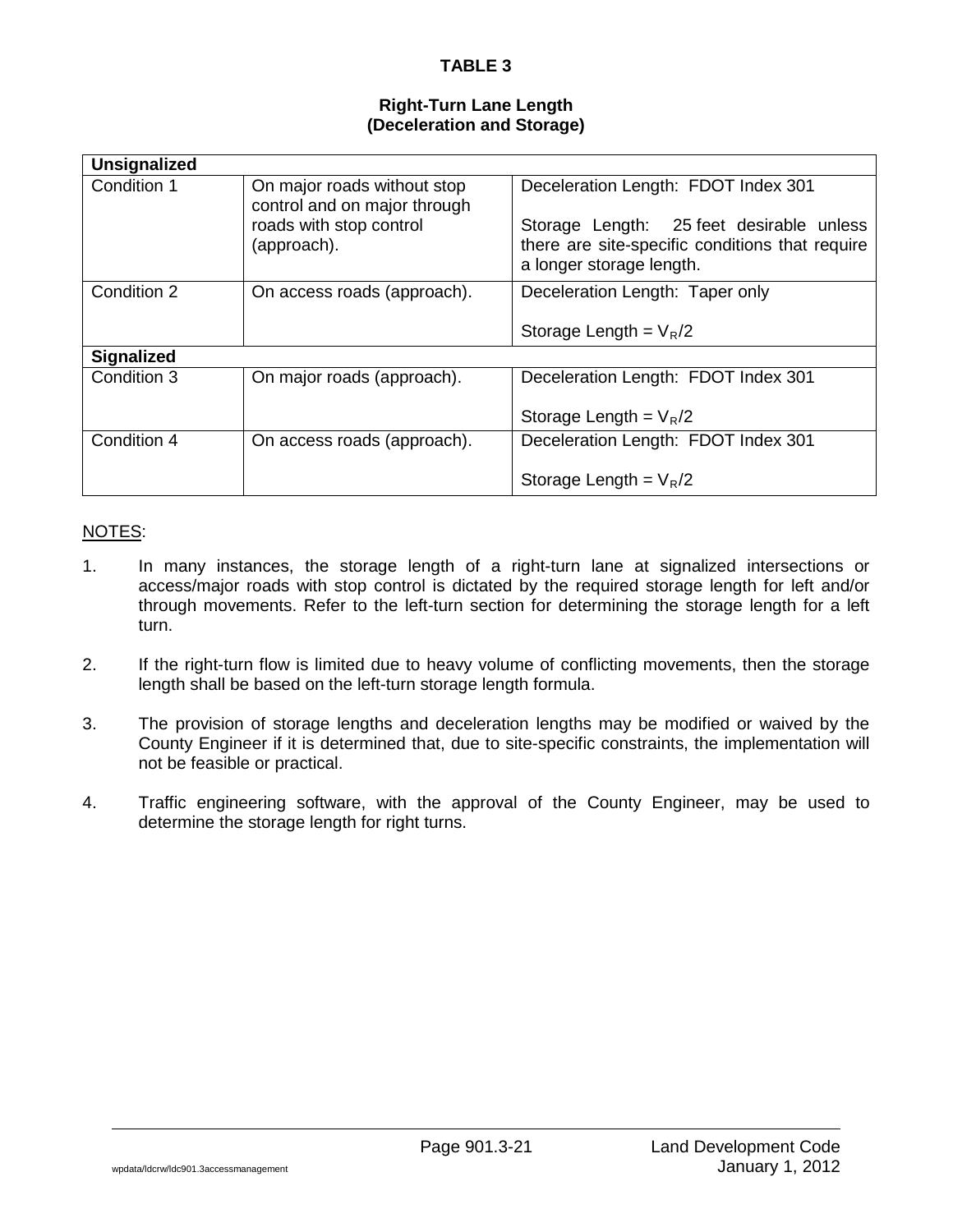#### **Left-Turn Lane Lengths (Deceleration and Storage)**

| <b>Unsignalized</b> |                             |                                             |  |  |  |  |
|---------------------|-----------------------------|---------------------------------------------|--|--|--|--|
| Condition 1         | On major roads (approach).  | Deceleration Length: FDOT Index 301         |  |  |  |  |
|                     |                             | Storage Length = $25 \times V_L/30$         |  |  |  |  |
| Condition 2         | On access roads (approach). | Deceleration Length: Taper only             |  |  |  |  |
|                     |                             | Storage Length = $25 \times V_L/30$         |  |  |  |  |
| <b>Signalized</b>   |                             |                                             |  |  |  |  |
| Condition 3         | On major roads (approach).  | Deceleration Length: FDOT Index 301         |  |  |  |  |
|                     |                             | Storage Length = $2 \times 25 \times V_L/N$ |  |  |  |  |
| Condition 4         | On access roads (approach). | Deceleration Length: FDOT Index 301         |  |  |  |  |
|                     |                             | Storage Length = $2 \times 25 \times V_1/N$ |  |  |  |  |

- 1. N = The number of traffic signal cycles per hour. Use thirty (30) as a default (assumes 120-second cycle length).
- 2. If the formula yields a storage length of less than fifty (50) feet for unsignalized intersections, then a minimum storage of fifty (50) feet shall be provided.
- 3. If the formula yields a storage length of less than 100 feet for signalized intersections, then a minimum storage of 100 feet shall be provided.
- 4. The provision of storage and deceleration lengths may be modified or waived by the County Engineer if it is determined that due to site-specific constraints, the implementation will not be feasible or practical.
- 5. In some instances at signalized intersections or on access/major roads with stop control, the storage length of the left turn is dictated by the through or right movements. Unless otherwise approved by the County Engineer, the storage length for all movements shall be calculated and the highest length shall be used. For through-storage length, the same formula as the left turn can be used. Refer to right-turn section for determining the storage length for right turns.
- 6. Traffic engineering software, with the approval of the County Engineer, may be used to determine the storage length for right turns.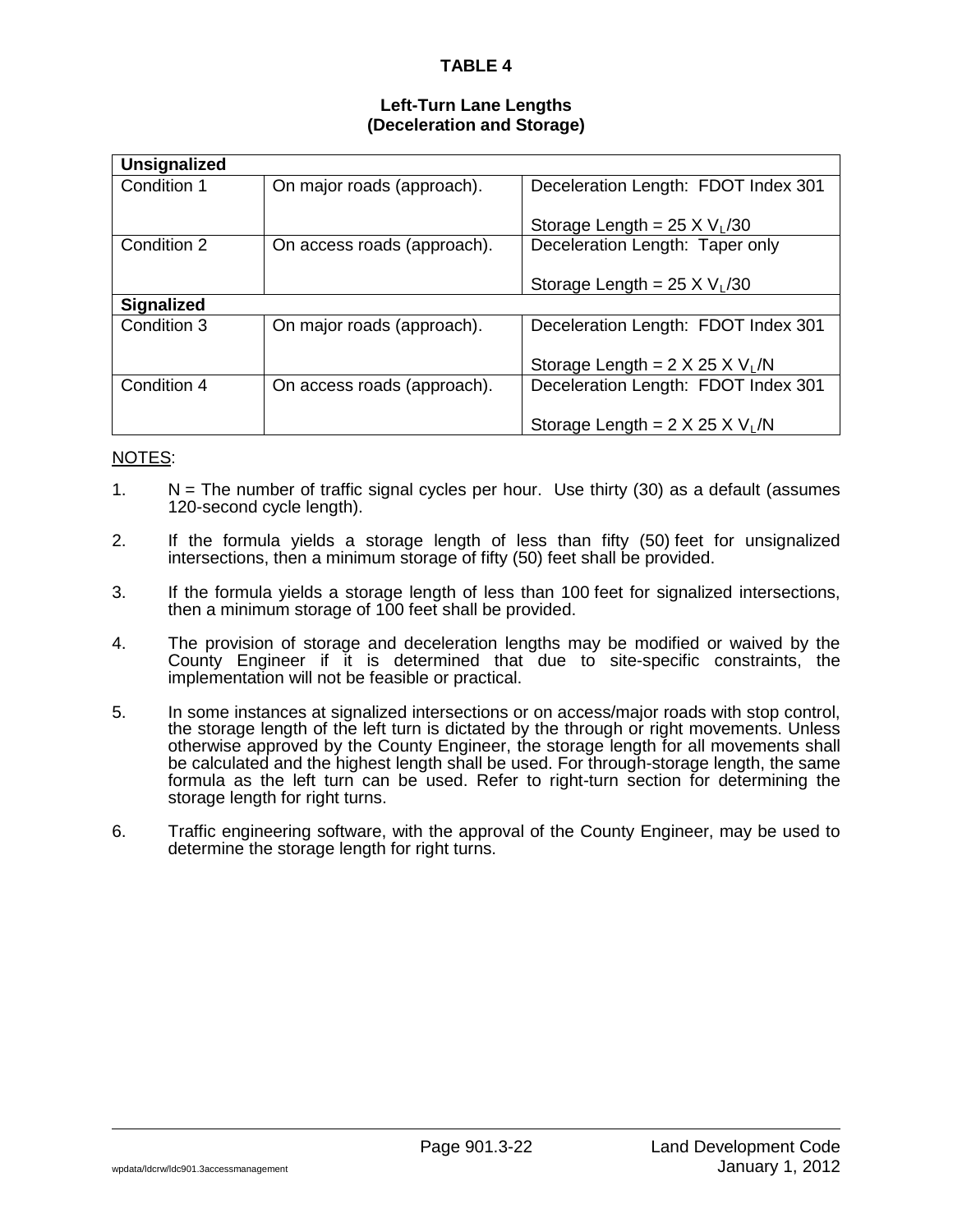

**NOTE**: For posted speeds at or under forty-five (45) mph, peak hour right turns greater than forty (40) VPH, and total peak hour approach less than 300 VPH, adjust right turn volumes. Adjust peak hour right turns = peak hour right turnstwenty (20).





Graphs 1A & 1B Source: National Cooperative Highway Research Program, Report No. 279.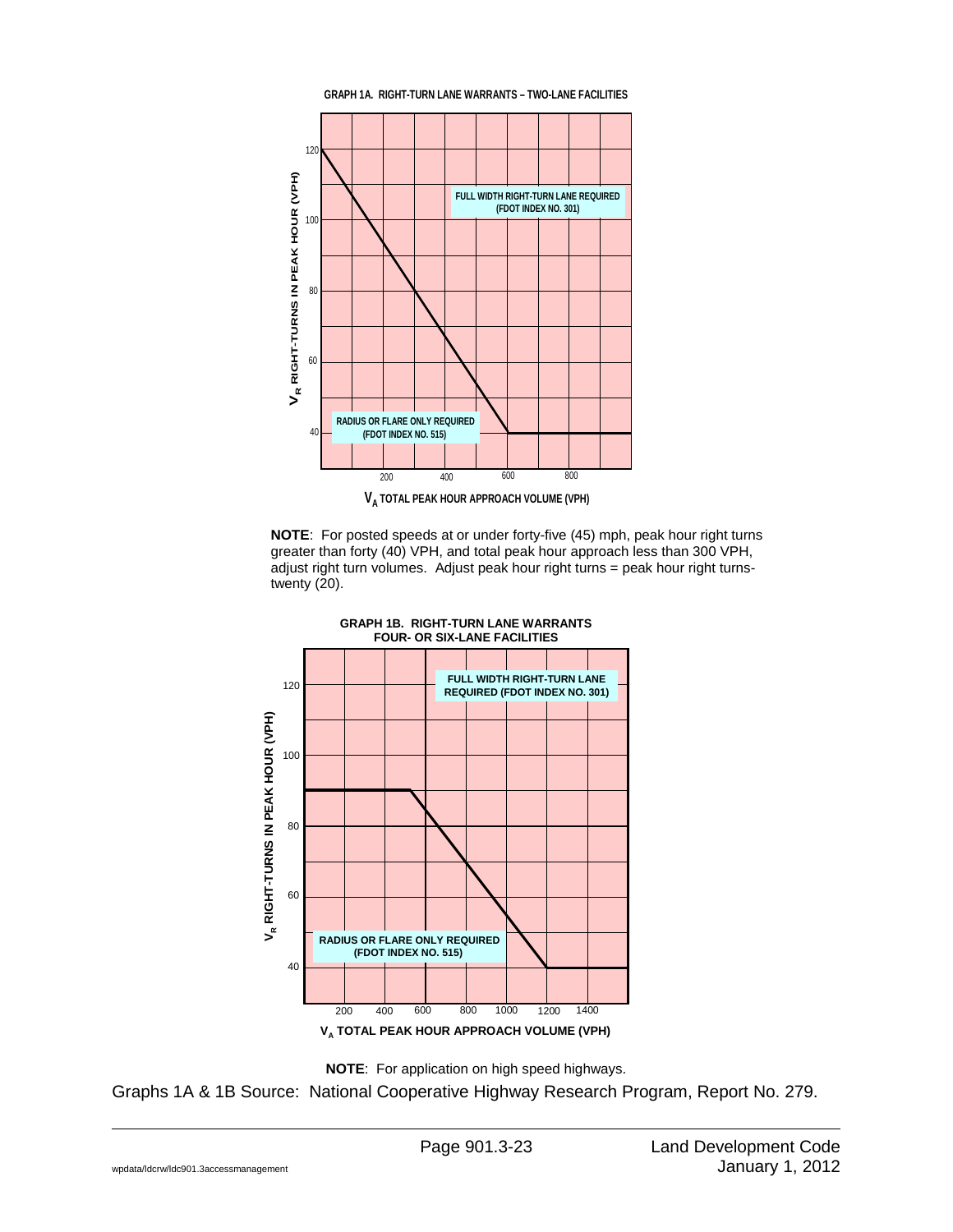

**NOTE:** Left-turn lane not required when intersection of  $V_A$  and  $V_{\rm O}$  is below the curve corresponding to the % of left turns in  $V_{\rm A}$ .



Graphs 2A & 2B Source: National Cooperative Highway Research Program, Report No. 279.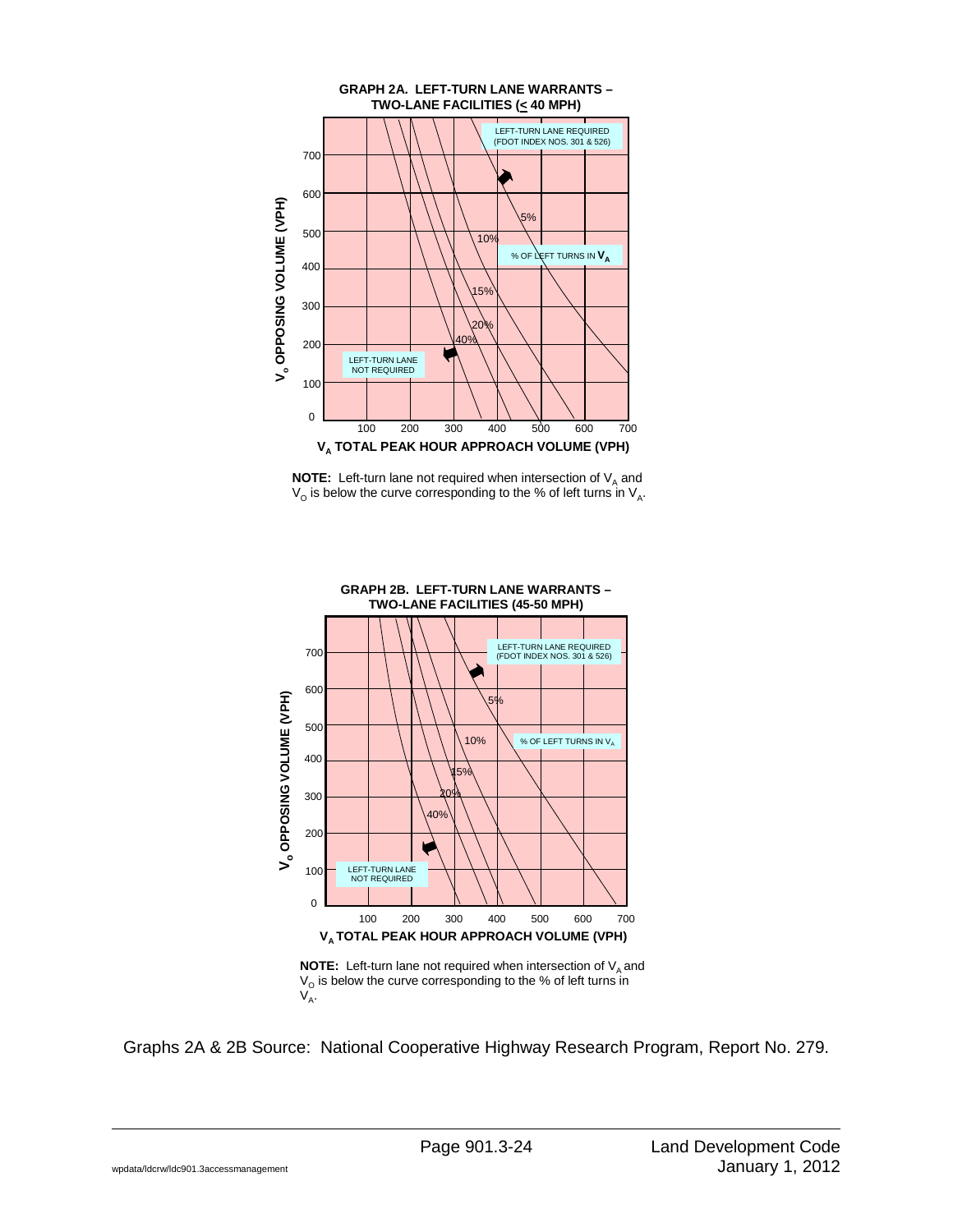

**NOTE:** Left-turn lane not required when intersection of  $V_{A}$ and  $V<sub>o</sub>$  is below the curve corresponding to the % of left turns in  $V_A$ .



**NOTE:** When  $V_0$  < 400 VPH, a left-turn lane is not normally warranted unless the advancing volume ( $V_A$ ) in the same direction as left-turning traffic exceeds 400 VPH.  $(V_A > 400 \text{ VPH}).$ 

Graphs 2C & 2D Source: National Cooperative Highway Research Program, Report No. 279.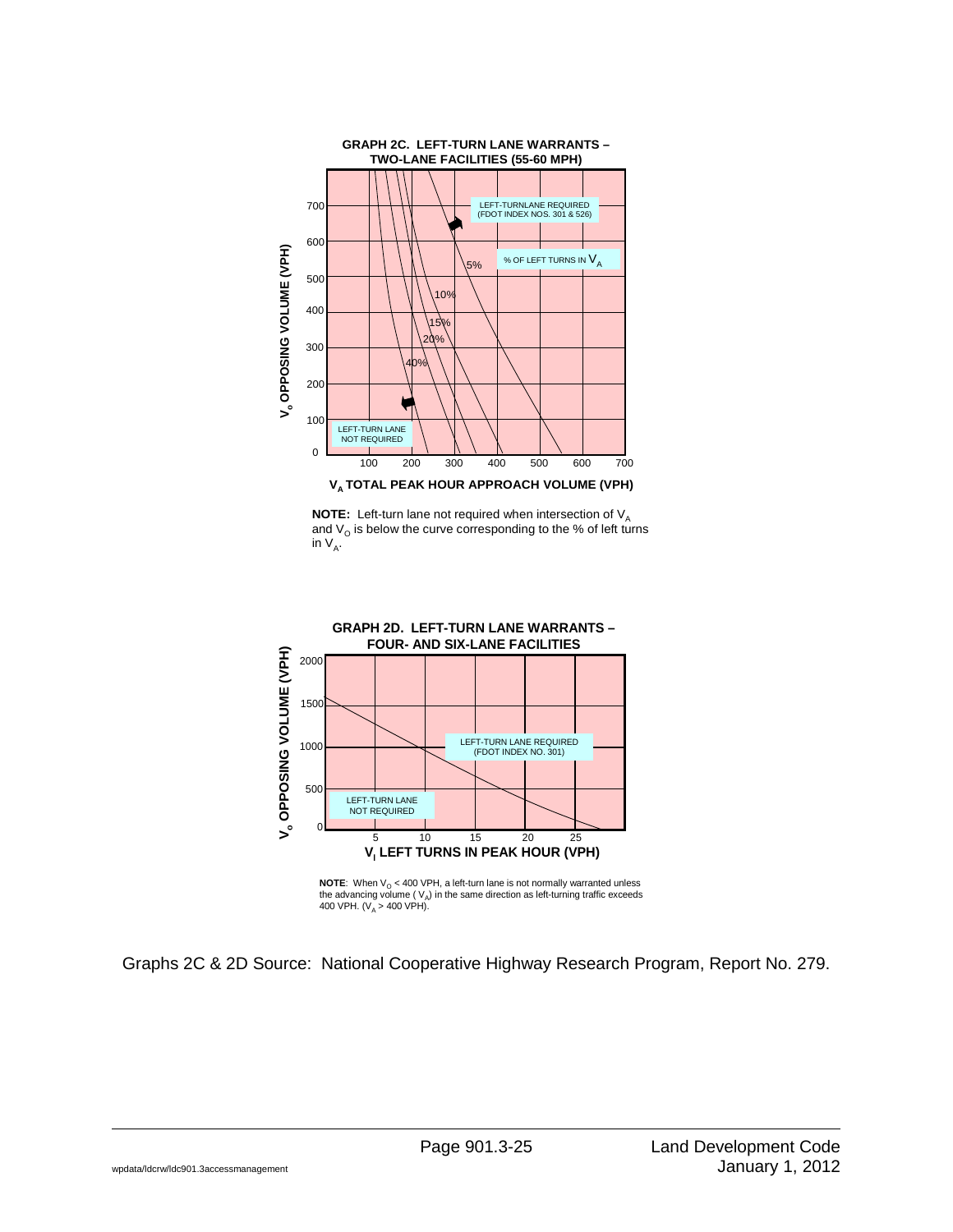# **SAMPLE PROBLEM NO. 1**

## Steps 1-6

- 1. Ninety-four (94) unit apartment complex. West side of Rowan Road, north of Nebraska Avenue (Main Street). Four (4) lane urban. Speed limit forty-five (45) mph.
- 2. Existing use—vacant.
- 3. Proposed use—apartments.
- 4. Site plan, etc., not included in sample.
- 5. Proposed access on Rowan Road, west side, at existing median opening, approximately 365 feet north of Indiana Avenue. No existing turn lane facilities north or southbound. No other access to this site is proposed.
- 6. Source: ITE,  $6<sup>th</sup>$  Edition ITE Code: 220 Existing Maximum Trip Generation: 0 Net Increase in Maximum Trip Generation: 698 From ITE: No. of Trips =  $(5.994 \times 94 \text{ units}) + 134.114 = 698$ **Total Maximum Peak Hour Trip Generation**: **698**

If the total maximum peak hour trip generation is greater than 50 and no Traffic Impact Study is required pursuant to this Code, Section 1301, proceed with Step 7.

#### Step 7

7. From the Pasco County Traffic Operations Division, Traffic Count File for Rowan Road (C.R. 77) (Section 820.1):

| P.M. Peak | <u>455</u> | <u>385</u> | N/A | N/A |
|-----------|------------|------------|-----|-----|
|           | <b>NB</b>  | SВ         | EB  | WB  |

A.M. Peak Not Available

Total Daily Count: 23,624 (ADT) 10/4/01

From ITE Manual, P.M. Peak Hour Trips =  $(0.541 \times 94 \text{ units}) + 18.744 = 70 \text{ trips}$ 

A.M. Peak Hour Trips: N/A

From ITE, 67 percent (47) entering and 33 percent (23) exiting. Say 50/50 directional distribution.